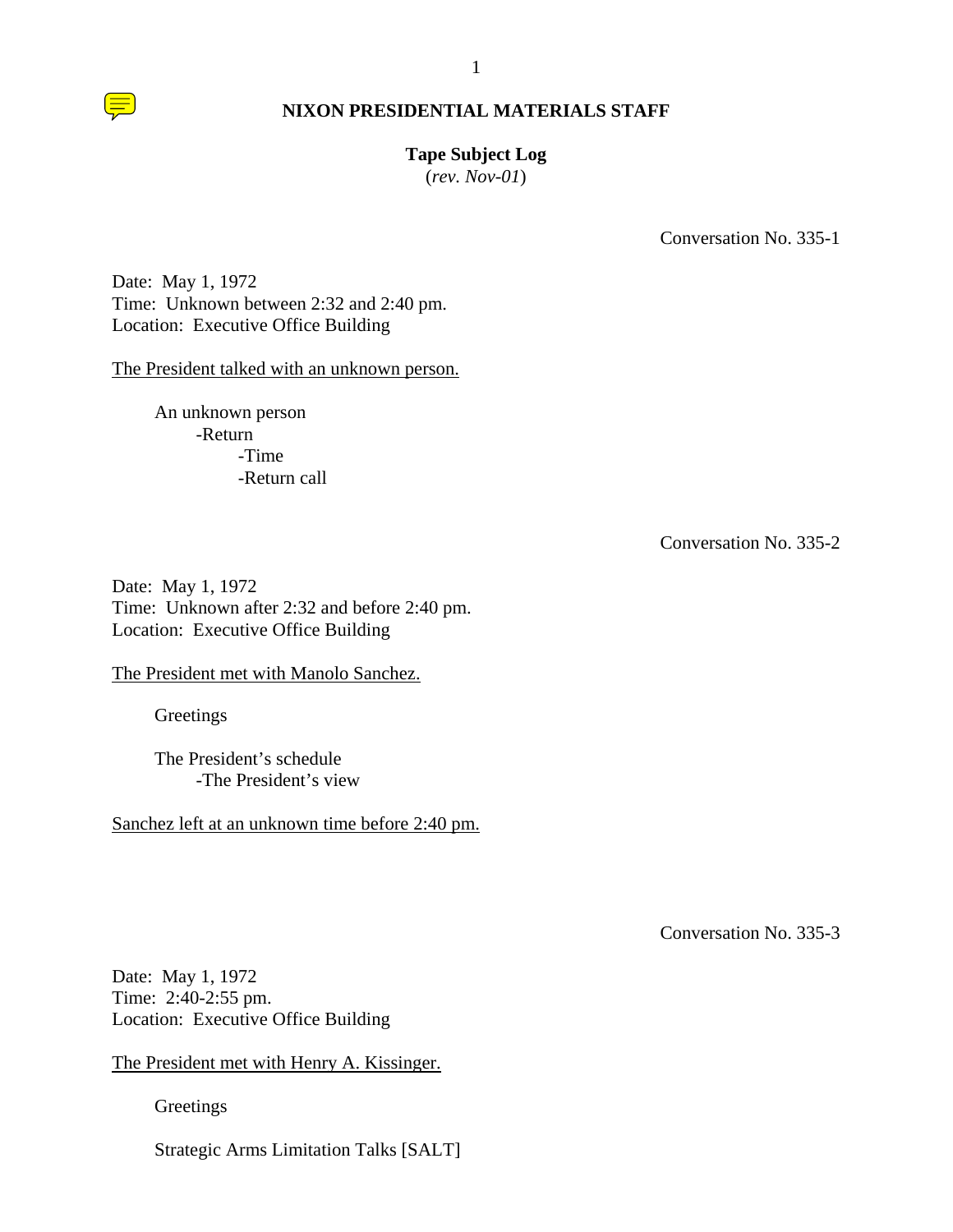#### **Tape Subject Log**

(*rev. Nov-01*) Conv. No. 335-3 (cont.)

-White House news summary report -Alleged differences between Kissinger and the President -Kissinger's view -H. R. ("Bob") Haldeman

#### Vietnam

-Cease-fire -Kissinger's talks in Moscow -State department reports -News stories -Murrey Marder -Inaccuracies -Kissinger's briefing -Story -News summary -Source -US offers -News reports -George Herman -Marder -Henley W. Donovan -Content -Kissinger's offers -Kissinger's view -Accuracy -Kissinger's briefing -Source -State department -William H. Sullivan -A paper -William P. Rogers -President's talk with Rogers -The President's view -Bombing of Haiphong and Hanoi -Kissinger's talk with Adm. Thomas H. Moorer -Time -Number of bombers -Response -Effectiveness -Timing -News stories -Impact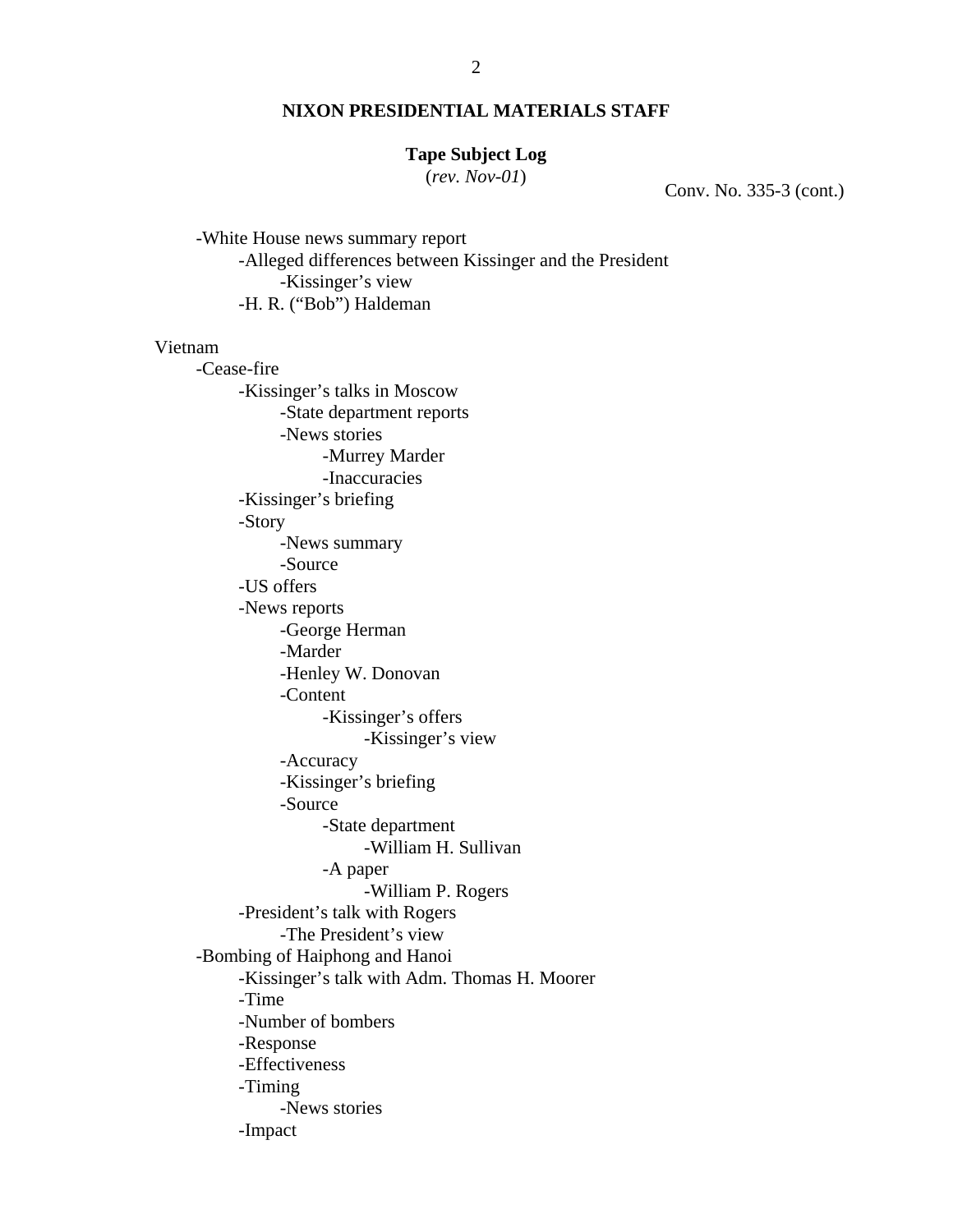#### **Tape Subject Log**

(*rev. Nov-01*) Conv. No. 335-3 (cont.)

-Moorer -Thursday's meeting -US public response -Soviet Union response -US public response -Need for support -Doves -Hawks -General public -Support -Reasons -Negotiations -Public reaction -A memorandum -Kissinger's talk with Anatoliy F. Dobrynin -Conditions -Leonid I. Brezhnev -North Vietnam government -Meaning -News stories -State Department -Marder -Rogers -Haldeman -Purposes -Kissinger's view -Forthcoming proposal -*New York Times* story -Rogers talk with the President -Acceptability -North Vietnam invasion SALT -Gerard C. Smith -Negotiating position -Chairman of Joint Chiefs of Staff [JCS], Deputy Secretary of Defense, and Central Intelligence Agency [CIA] director -Position on SALT -Briefing

-[David] Kenneth Rush

-Melvin R. Laird

-Smith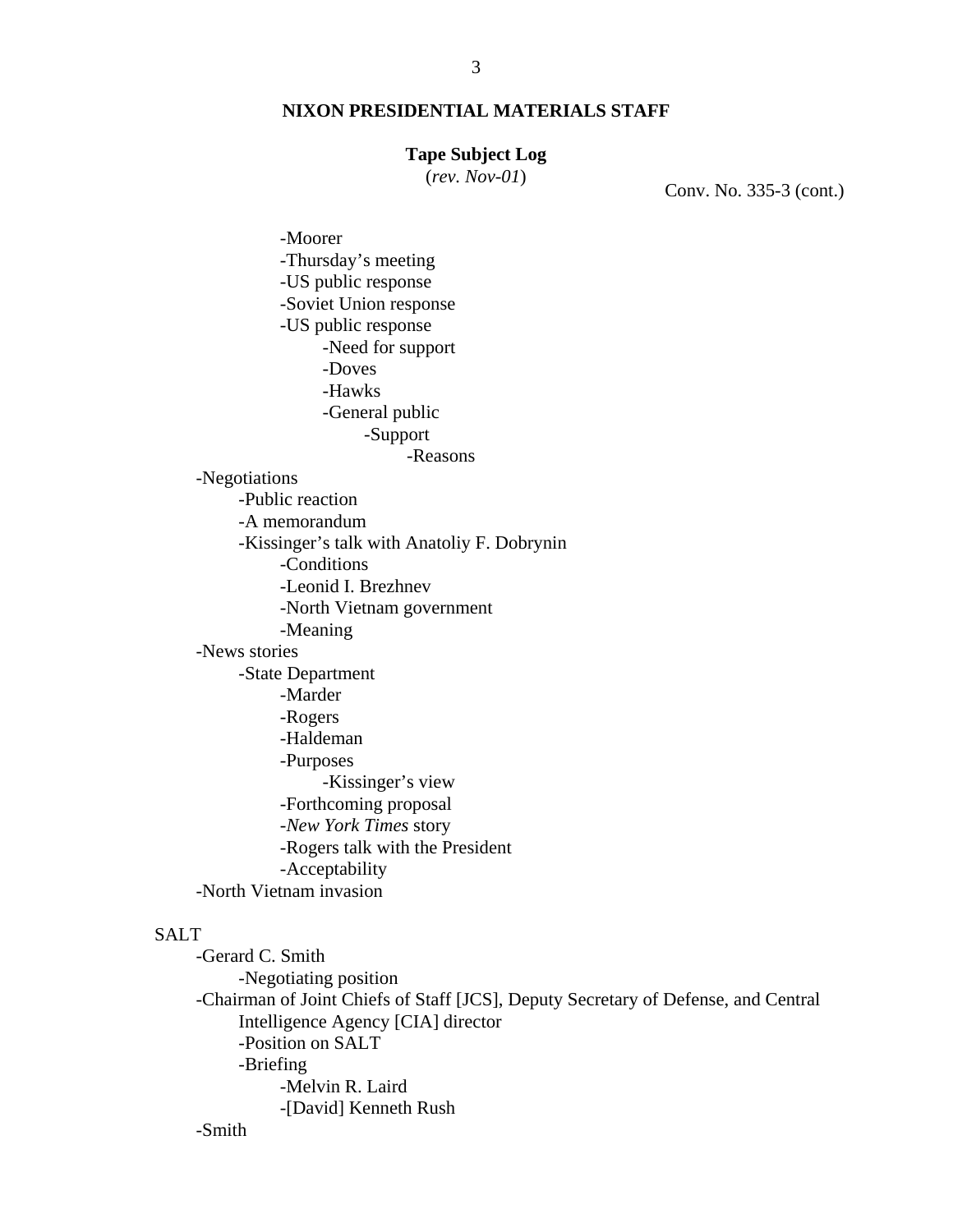## **Tape Subject Log**

(*rev. Nov-01*) Conv. No. 335-3 (cont.)

-Negotiating position in Helsinki -Possible news stories -Time -Content -President's actions -Acceptance -News stories -Purposes -Negotiators -Meeting with the president -Kissinger's briefing

# Vietnam

-Cease-fire -News stories -President's position -Kissinger's position -Significance -Hugh S. Sidey -Recent article -Jerrold L. Schecter -Kissinger's interview -President's suggestion -Work with Sidey -Kissinger's work -Consistency with President's policies -President's position

# SALT

-President's public position -Wording -Status of talks -President's statement -Wording -Soviet negotiators -Merits -Smith's proposal -Kissinger's view -Substance -Soviet submarines -Numbers -Limits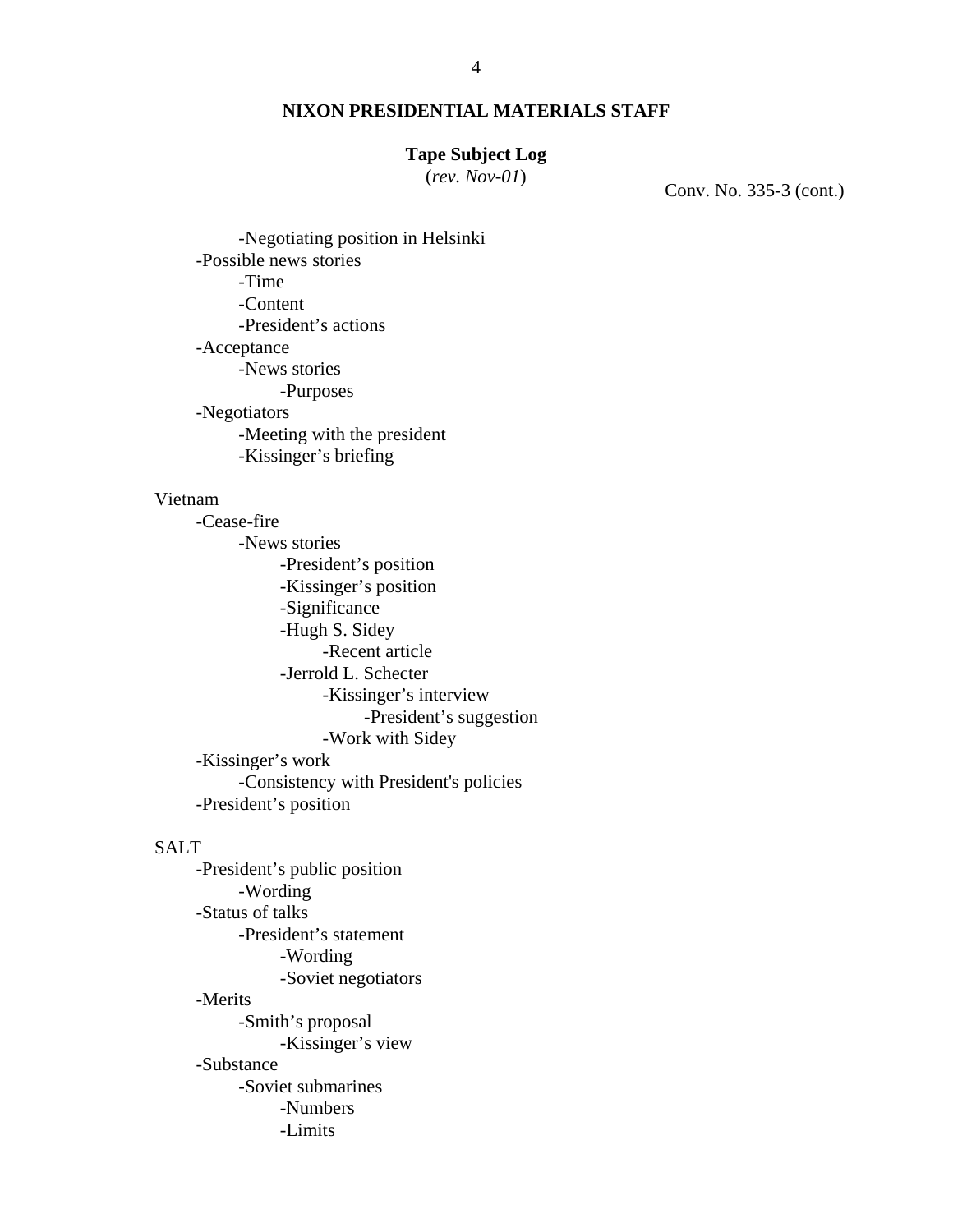#### **Tape Subject Log**

(*rev. Nov-01*) Conv. No. 335-3 (cont.)

-US position -Weapons -Numbers -US compared with the Soviet Union -Presentation of agreement -Wording -Submarines -Missiles -Trades -President's statement -Kissinger's summary -Presentation to Smith

Manolo Sanchez entered at an unknown time after 2:40 pm.

An object

Sanchez left at an unknown time before 2:55 pm.

SALT -Reduction

The President and Kissinger left at 2:55 pm.

Conversation No. 335-4

Date: May 3, 1972 Time: Unknown between 12:36 and 12:40 pm. Location: Executive Office Building

The President talked with the White House operator.

[See Conversation No. 23-130]

Conversation No. 335-5

Date: May 3, 1972 Time: Between 12:40 and 12:41 pm.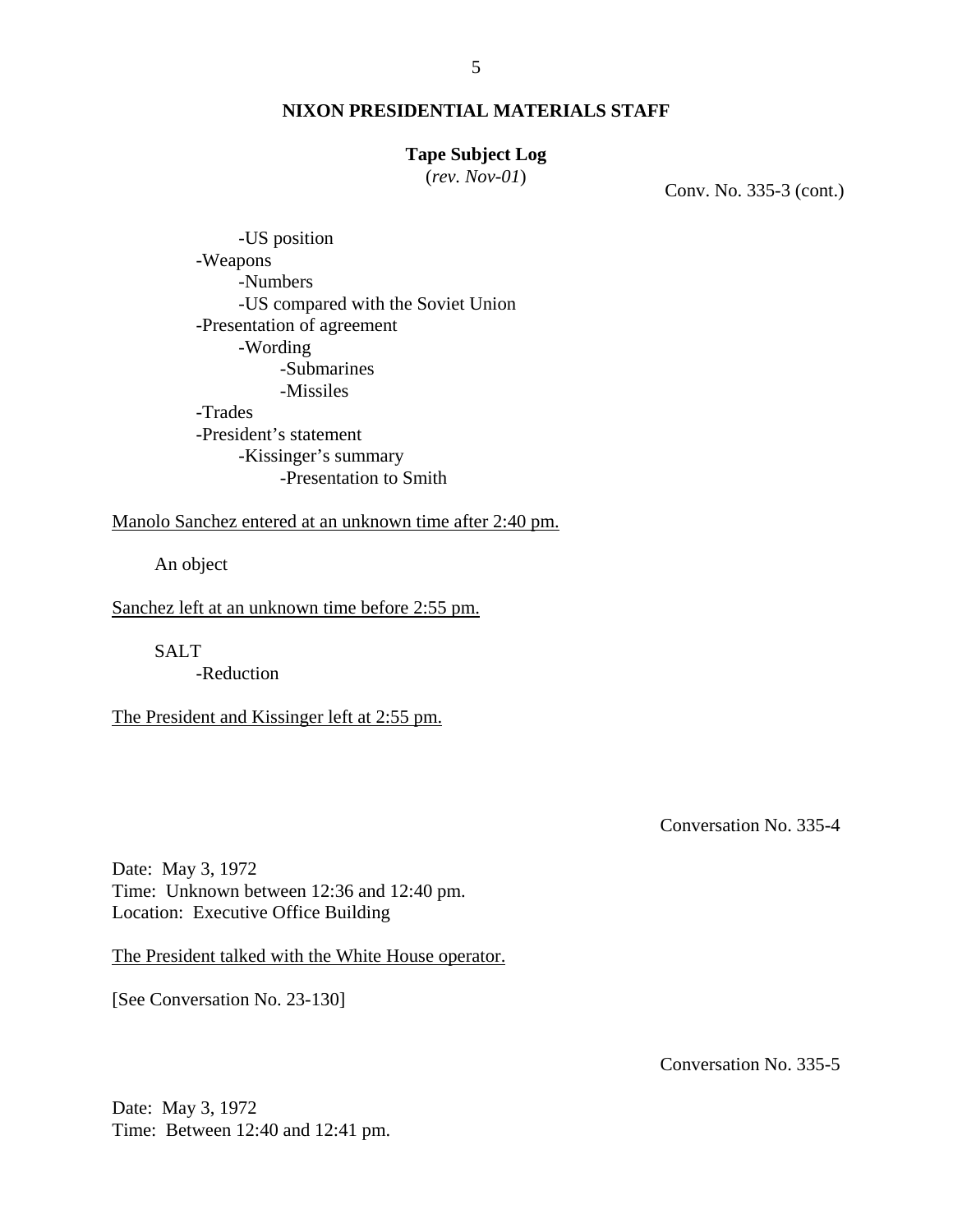#### 6

# **NIXON PRESIDENTIAL MATERIALS STAFF**

# **Tape Subject Log**

(*rev. Nov-01*)

Location: Executive Office Building

The President talked with Alexander P. Butterfield.

[See Conversation No. 23-131]

Conversation No. 335-6

Date: May 3, 1972 Time: 12:41 pm. Location: Executive Office Building

The President talked with the White House operator.

[See Conversation No. 23-132]

Conversation No. 335-7

Date: May 3, 1972 Time: Between 12:41 and 12:59 pm. Location: Executive Office Building

The President talked with Charles W. Colson.

[See Conversation No. 23-133; two items have been withdrawn from this conversation]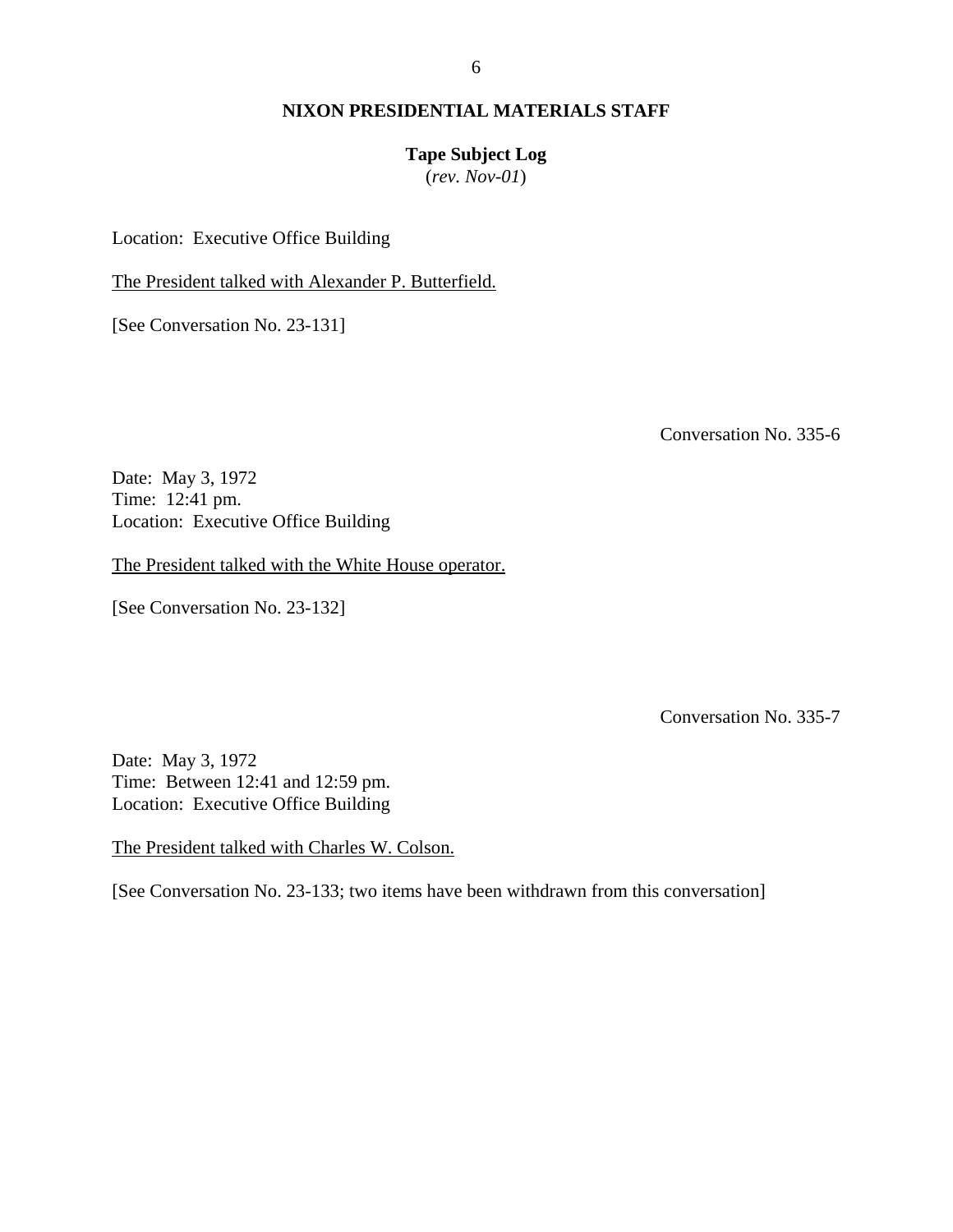# **Tape Subject Log**

(*rev. Nov-01*)

Conversation No. 335-8

Date: May 3, 1972 Time: Unknown between 12:59 and 2:01 pm. Location: Executive Office Building

The President talked with an unknown person.

[Unintelligible]

Conversation No. 335-9

Date: May 3, 1972 Time: Unknown between 12:59 and 2:01 pm. Location: Executive Office Building

The President talked with the White House operator.

[See Conversation No. 23-134]

Conversation No. 335-10

Date: May 3, 1972 Time: Between 2:01 and 2:02 pm. Location: Executive Office Building

The President talked with Alexander P. Butterfield.

[See Conversation No. 23-135]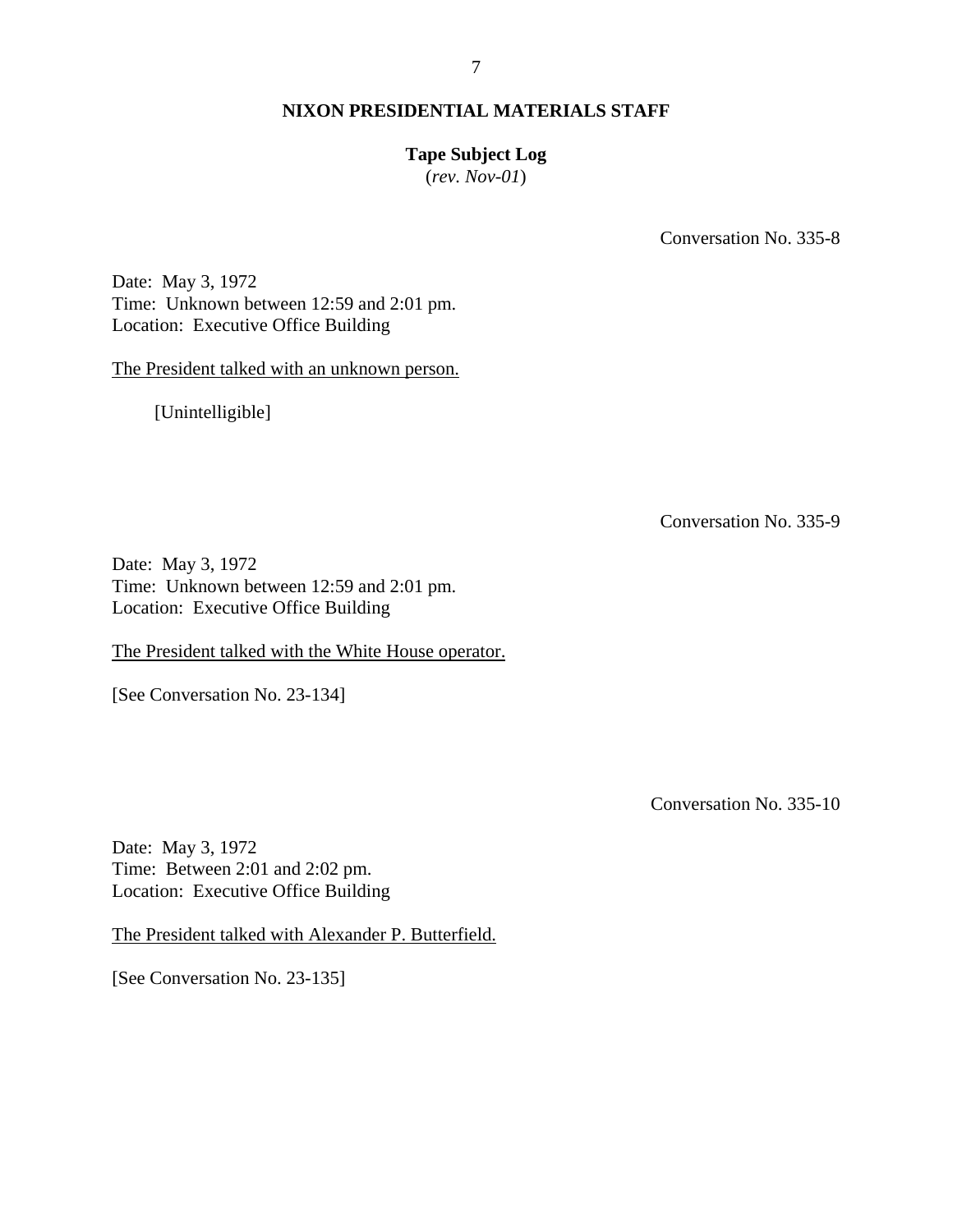# **Tape Subject Log**

(*rev. Nov-01*)

Conversation No. 335-11

Date: May 3, 1972 Time: 2:05-2:07 pm. Location: Executive Office Building

The President met with Alexander P. Butterfield.

President's schedule -Meeting with Richard G. Kleindienst -President's meeting with press -Photograph opportunity

Butterfield left at 2:07 pm.

Conversation No. 335-12

Date: May 3, 1972 Time: 2:30 pm. Location: Executive Office Building

The President talked with the White House operator.

[See Conversation No. 23-136]

Conversation No. 335-13

Date: May 3, 1972 Time: 2:30 pm. Location: Executive Office Building

The President talked with an unknown person.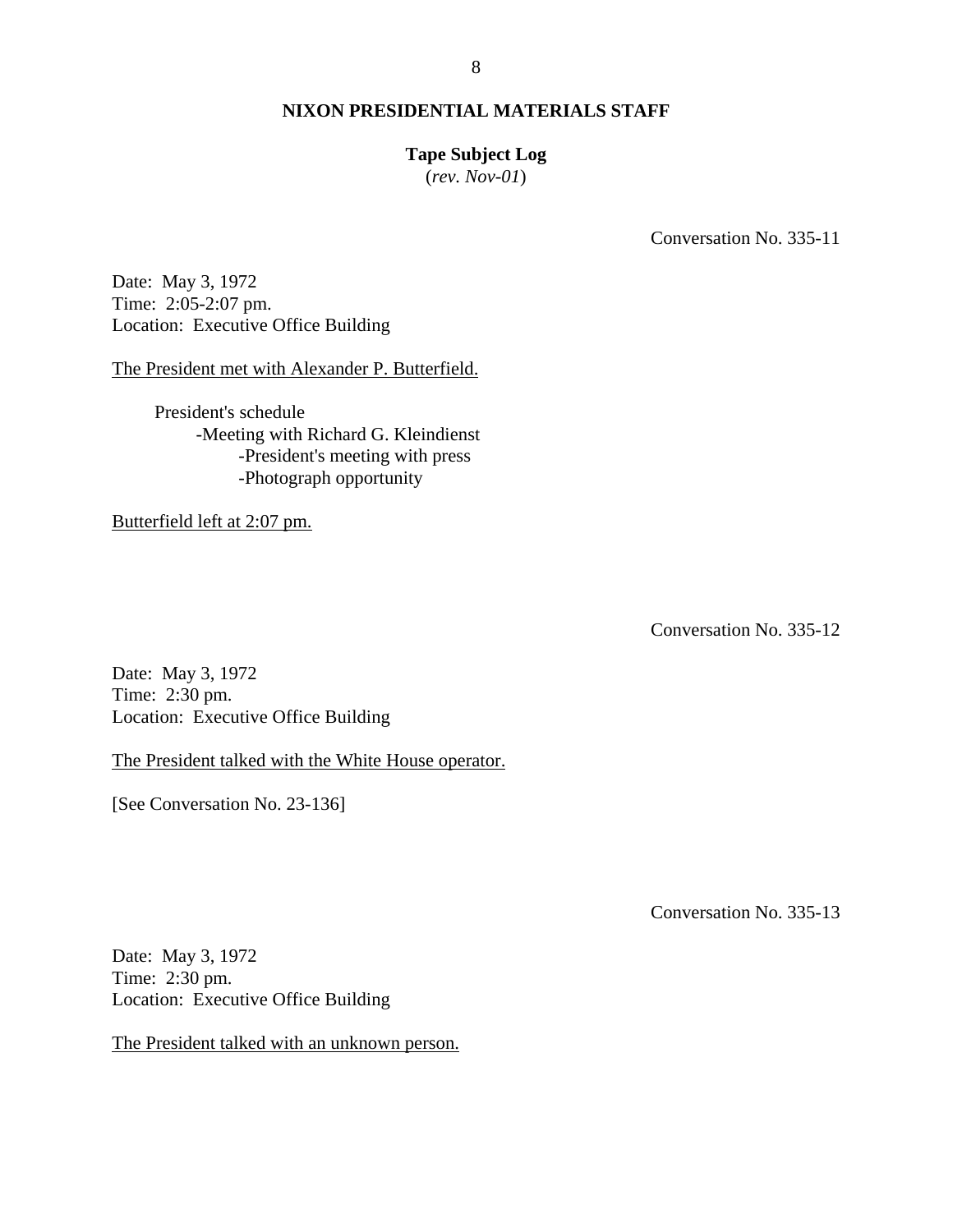#### **Tape Subject Log**

(*rev. Nov-01*) Conv. No. 335-13 (cont.)

Call to an unknown person -Return call -Time

Conversation No. 335-14

Date: May 3, 1972 Time: 2:30-2:40 pm. Location: Executive Office Building

The President met with John K. Andrews, Jr.

**Greetings** 

Eulogy for J. Edgar Hoover -Length -The President's view -Hoover -Recognition -Appreciation for Hoover -Hoover's greatness -Relationship with President -Reference -Amount of emphasis -Hoover's greatness -Addition -References -Winston S. Churchill -Deletions -References to the President's relationship with Hoover -Other remarks by columnists and other speakers -Length -Law and order, permissiveness -References to children -Deletions -Transition -Conclusion -Law and order in US -Deletion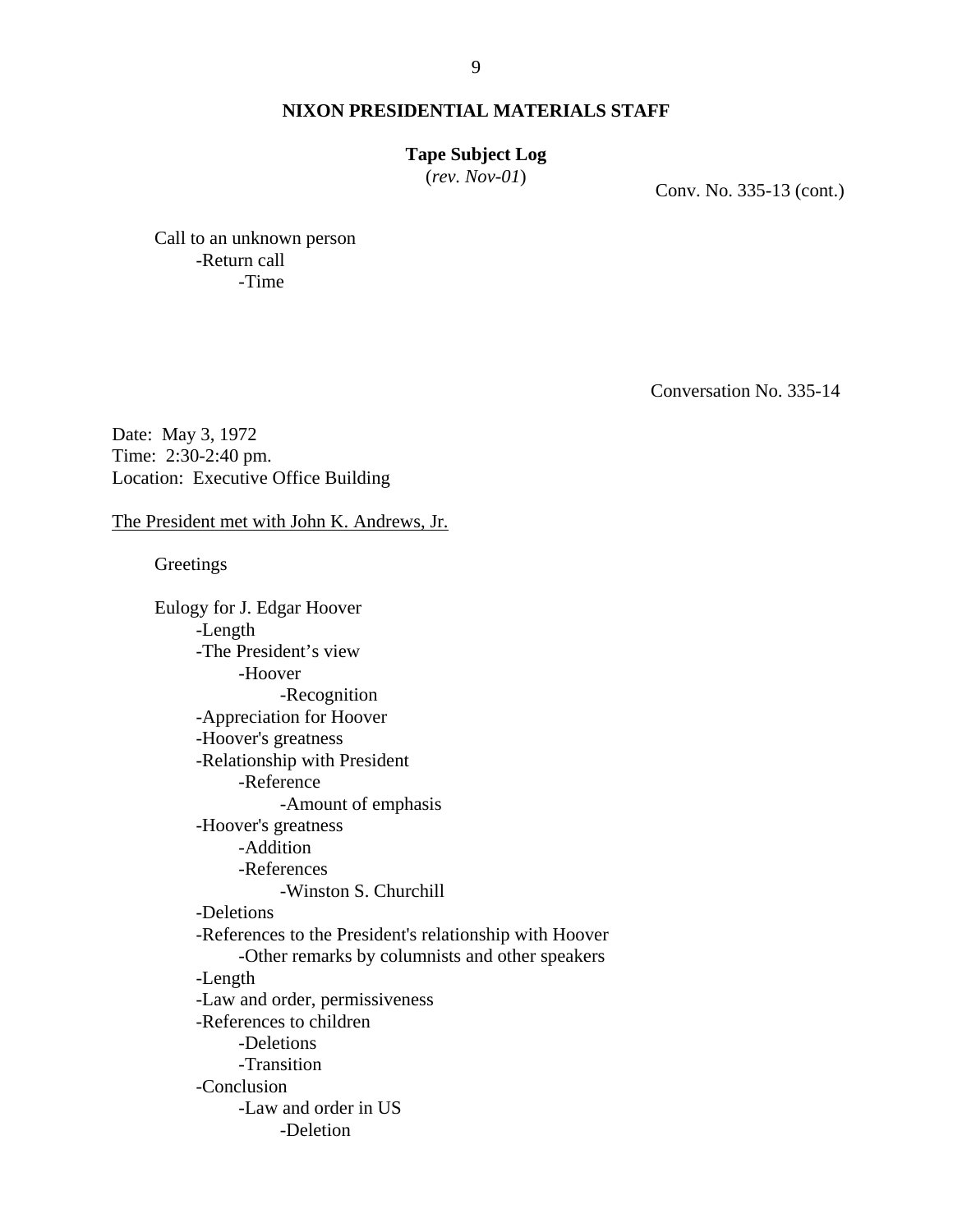#### **Tape Subject Log**

(*rev. Nov-01*) Conv. No. 335-14 (cont.)

-Draft of eulogy -Deletions -Delivery -Whitney M. Young funeral -Opportunity for President

Attacks on Hoover -[Thomas] Hale Boggs -The President's vew -Dr. Benjamin Spock -Jerry Rubin -*New York Times*

# Hoover

-President's relationship -House Un-American Activities Committee -The President's view -Civil liberties -World War II -Roscoe Drummond's comments -Franklin D. Roosevelt's request -Position on Communist Party -Comments of Drummond -The President's view -Lyndon B. Johnson -Rev. Martin Luther King, Jr. -The President's view -Effect on US respect for law

Federal Bureau of Investigation [FBI] -New director -Delay -Reasons

# Eulogy

-Draft -Return to President -Time -Changes -Additions -President's relationship with Hoover -Draft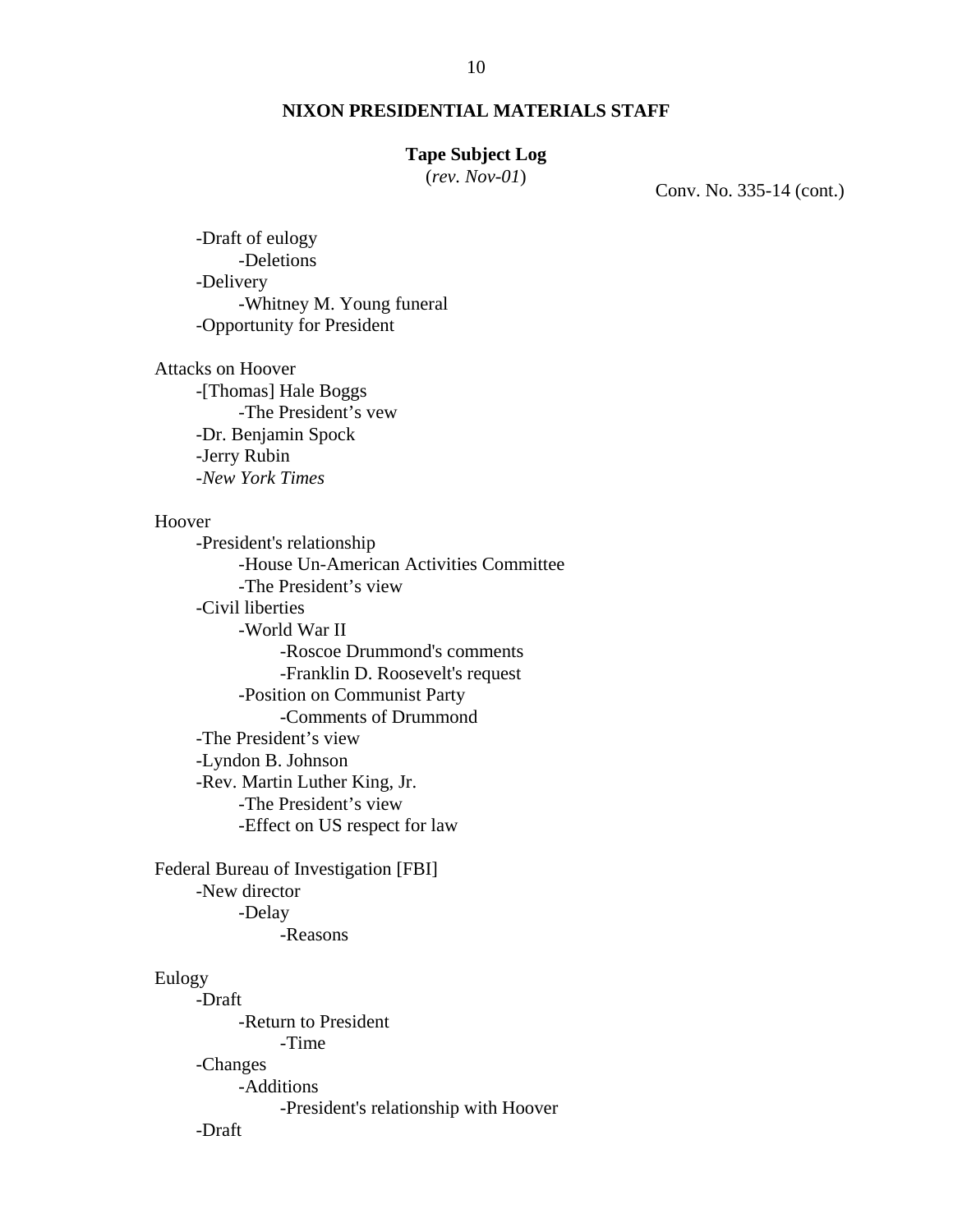#### 11

# **NIXON PRESIDENTIAL MATERIALS STAFF**

## **Tape Subject Log**

(*rev. Nov-01*) Conv. No. 335-14 (cont.)

-Time -President's relationship with Hoover

Andrews left at 2:40 pm.

Conversation No. 335-15

Date: May 3, 1972 Time: Unknown between 2:40 and 2:41 pm. Location: Executive Office Building

The President talked with an unknown person.

Call to Ronald L. Ziegler [?]

Conversation No. 335-16

Date: May 3, 1972 Time: 2:41-2:49 pm. Location: Executive Office Building

The President met with Ronald L. Ziegler.

An announcement -Richard G. Kleindienst -John D. Ehrlichman -H. R. ("Bob") Haldeman's call to Ziegler

L. Patrick Gray, III -Appointment -Announcement by Kleindienst -Disadvantages

Kleindienst -Current position -Reports in press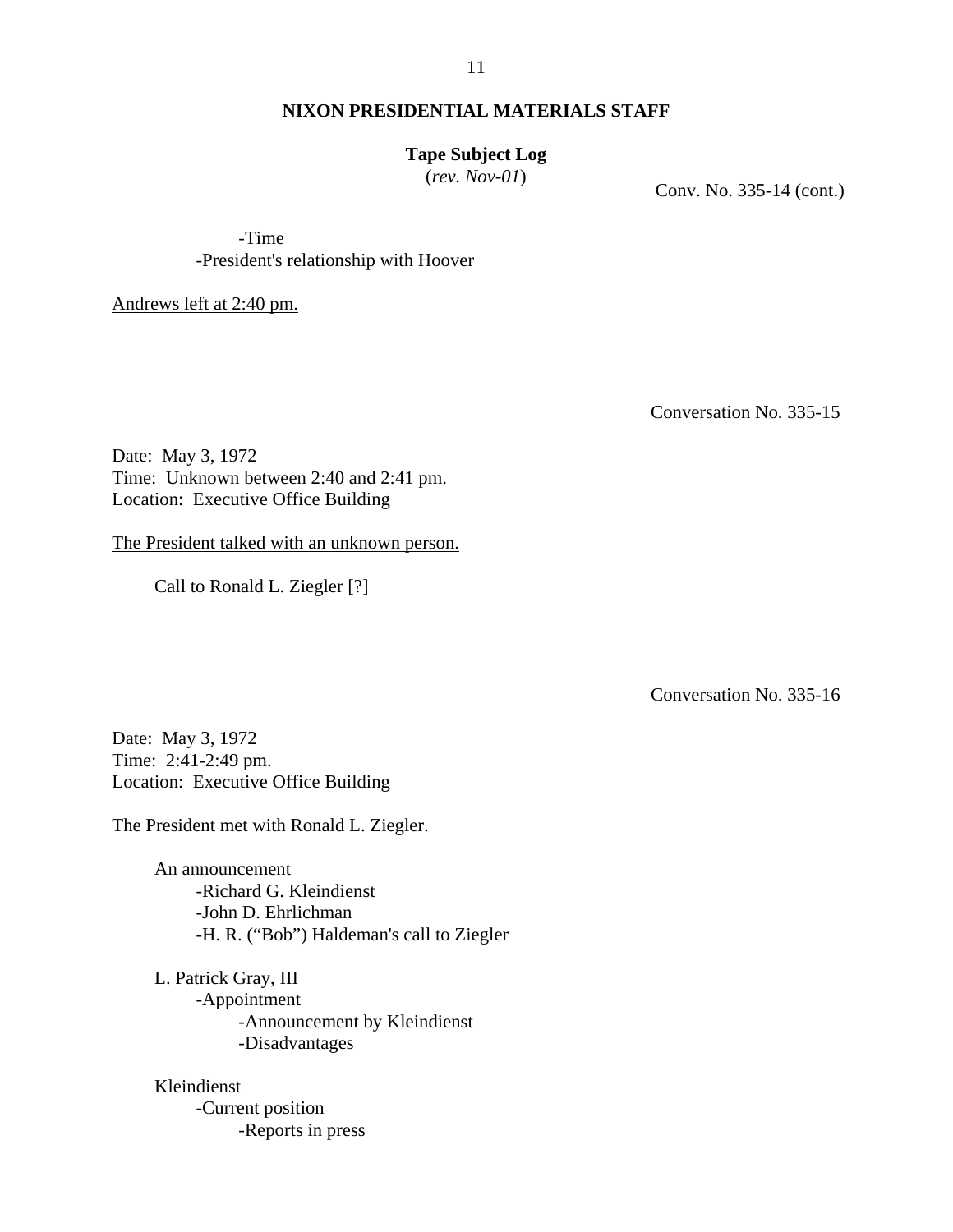# **Tape Subject Log**

(*rev. Nov-01*) Conv. No. 335-16 (cont.)

The President talked with an unknown person at an unknown time between 2:41 and 2:48 pm.

[Conversation No. 335-16A]

An unknown person [Ehrlichman?] -Return call

[End of telephone conversation]

J. Edgar Hoover -News stories -The President's view -Praise -President's support, relationship -White House staff -Charles W. Colson -News stories on President's statement -Network -Haldeman -Eulogy -Length -Delivery by the President -Method -Whitney M. Young -Coverage

The President talked with Ehrlichman between 2:48 and 2:49 pm.

[Conversation No. 335-16B]

[See Conversation No. 23-137]

[End of telephone conversation]

Ziegler's announcement -Gray -Appointment -Questions -Importance of position -Supreme Court -Reasons for delay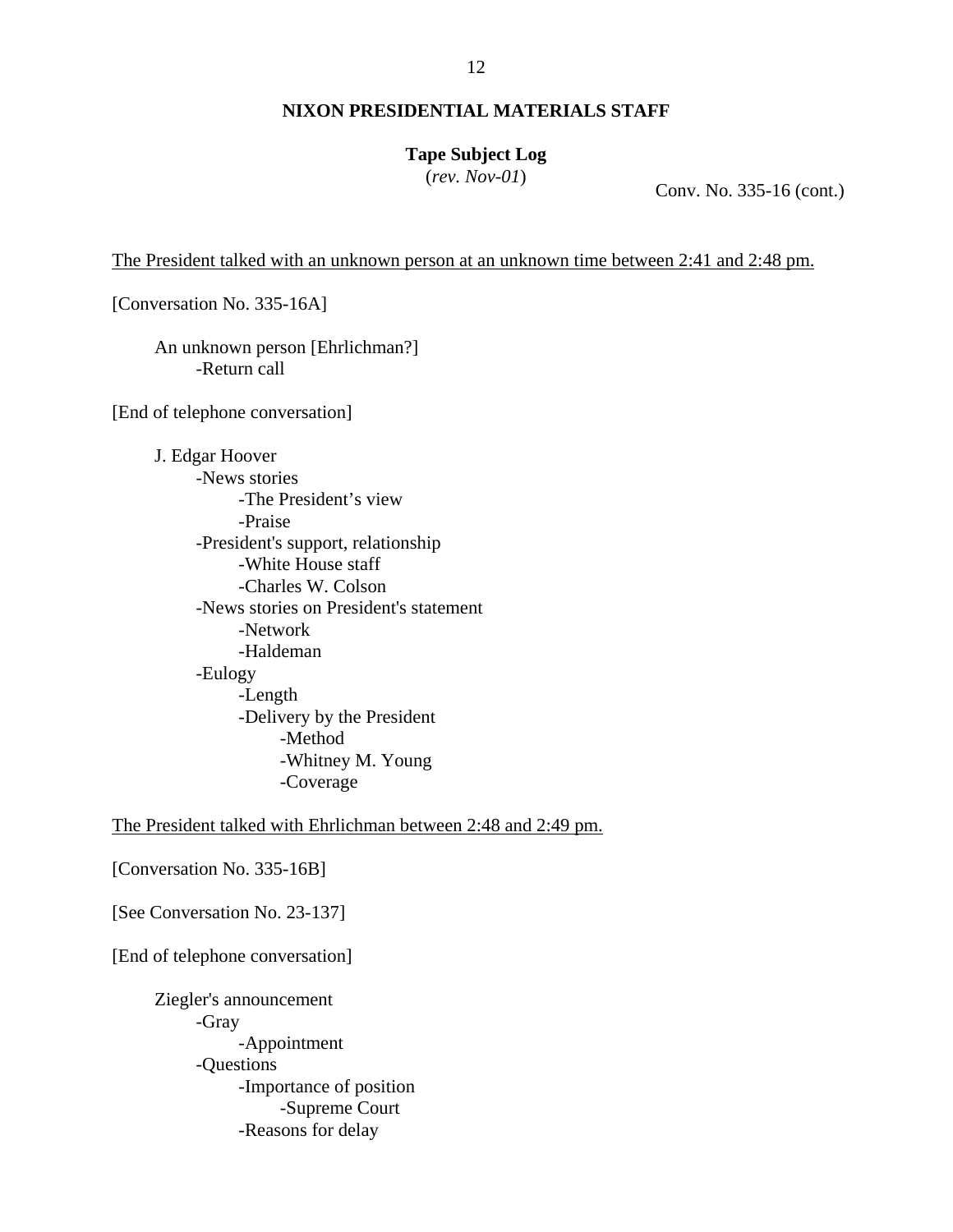#### **Tape Subject Log**

(*rev. Nov-01*) Conv. No. 335-16 (cont.)

-Political pressures -Continuity of Federal Bureau of Investigation [FBI] leadership -Time -President's meeting with Kleindienst and Gray

Ziegler left at 2:49 pm.

Conversation No. 335-17

Date: May 3, 1972 Time: 2:50-3:35 pm. Location: Executive Office Building

The President met with Richard G. Kleindienst and L. Patrick Gray, III.

Greetings

A joke

An unknown person entered at an unknown time after 2:50 pm and conferred with the President.

The unknown person left at an unknown time before 2:53 pm.

Gray

-Appointment -Need for Gray's abilities -Arrangements -Political pressures -Announcement

Kleindienst -Nomination -Statement -Ronald L. Ziegler's announcement -Meeting with the President

Federal Bureau of Investigation [FBI] -Appointment of Gray -Charles W. Colson's call to Kleindienst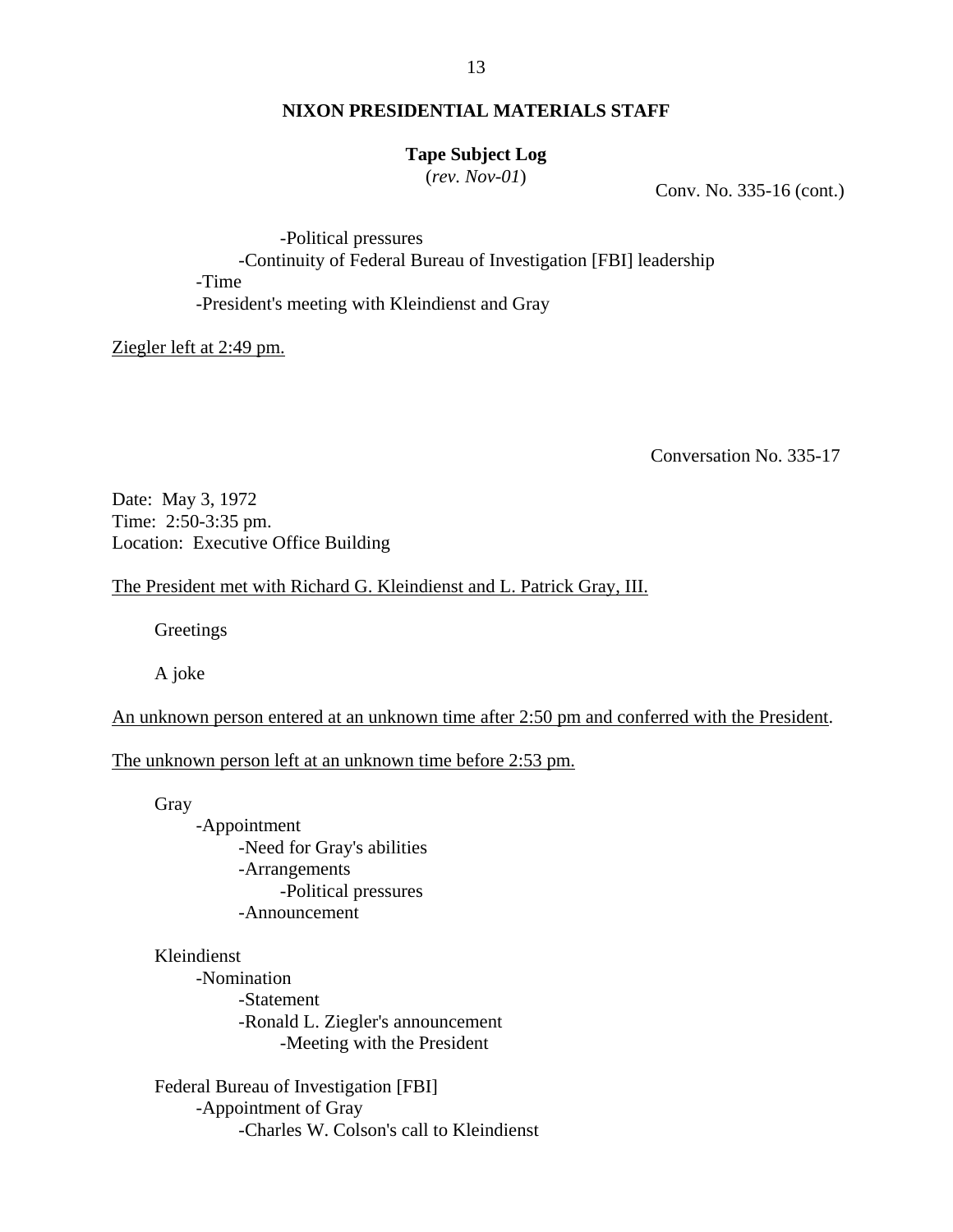#### **Tape Subject Log**

(*rev. Nov-01*) Conv. No. 335-17 (cont.)

-Ziegler's statement

John D. Ehrlichman and H. R. ("Bob") Haldeman entered at 2:53 pm.

-Status -Confirmation -Questions from press -Ziegler, Gray, Kleindienst -Status -Permanent director -Statement by Ziegler -Political pressures

# Kleindienst

-Status -Deputy Attorney General -Questions -Answers -Ziegler -Confirmation

#### FBI

-Calls to Senators -James O. Eastland -Schedule -Possible nominee for FBI director -Eastland -[Thomas] Hale Boggs -Reaction -Other calls -Timing -Announcement of Gray's nomination -Mississippi, Georgia

# Congress

-The President's view -Questions about W. Ramsey Clark -Rep. Emmanuel Celler

Congratulations

Ehrlichman left at 3:10 pm.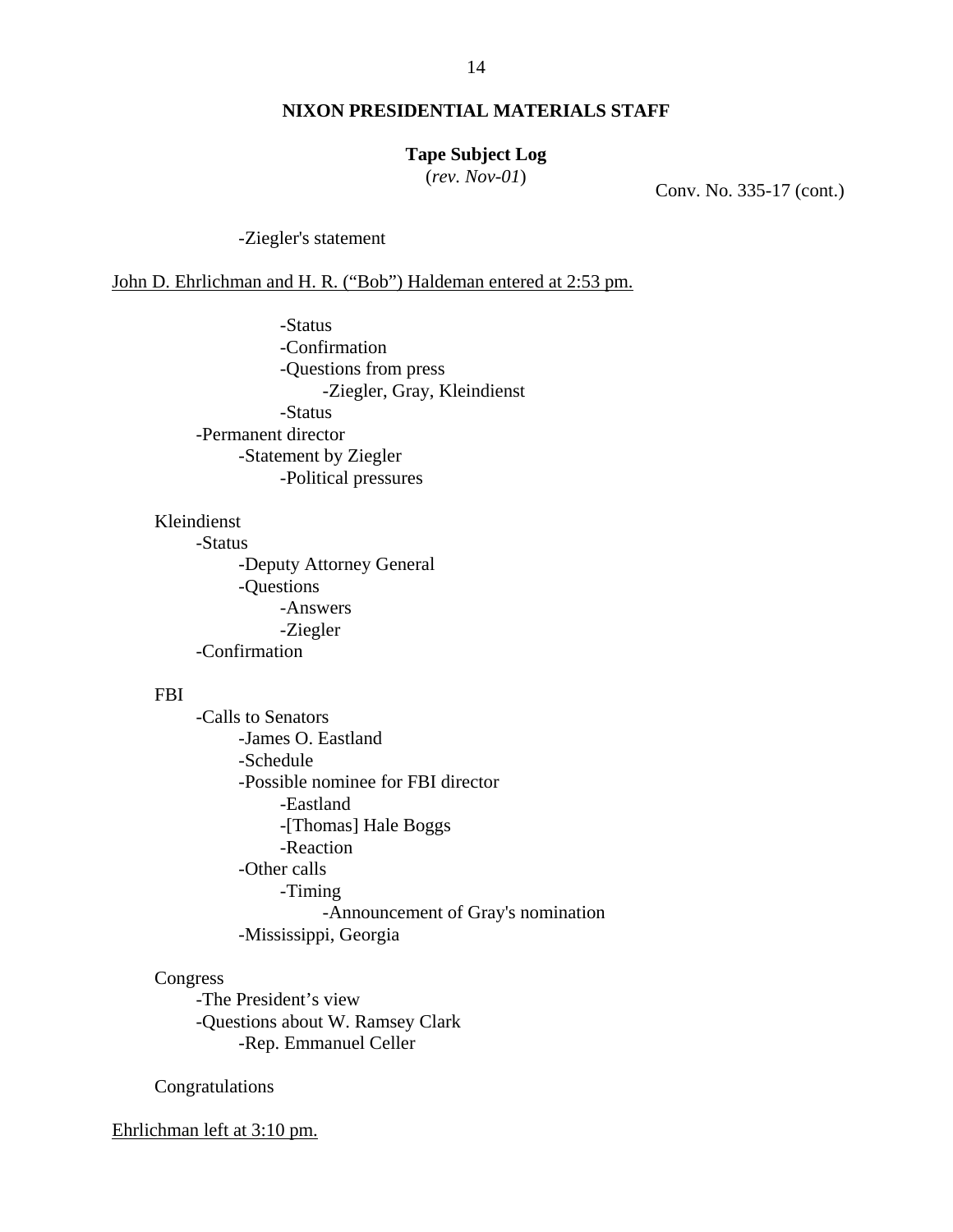# **Tape Subject Log**

(*rev. Nov-01*) Conv. No. 335-17 (cont.)

Kleindienst and Gray left at 3:20 pm.

Vietnam and Soviet Summit -North Vietnamese invasion -US response -Bombing -Henry A. Kissinger's concerns -Possibility of Soviet summit cancellation -Public opinion poll -Soviet summit cancellation -Questions -Percentages -Wording -Soviet aid to North Vietnam -President's trip -Cancellation -Delay -Continuation -Soviet support for North Vietnam -President's trip -Approval -Cancellation -Reasons for support for trip -Analysis of Charles D. Bennett -People's Republic of China [PRC] trip -North Vietnamese offensive -Soviet aid to North Vietnam -Postponement -Public support -Support for trip -Reasons -Percentages of approval and disapproval -PRC trip -Cancellation -Approval and disapproval percentages -Expected effect on war -Percentages -President's meeting with Kissinger

J. Edgar Hoover -Eulogy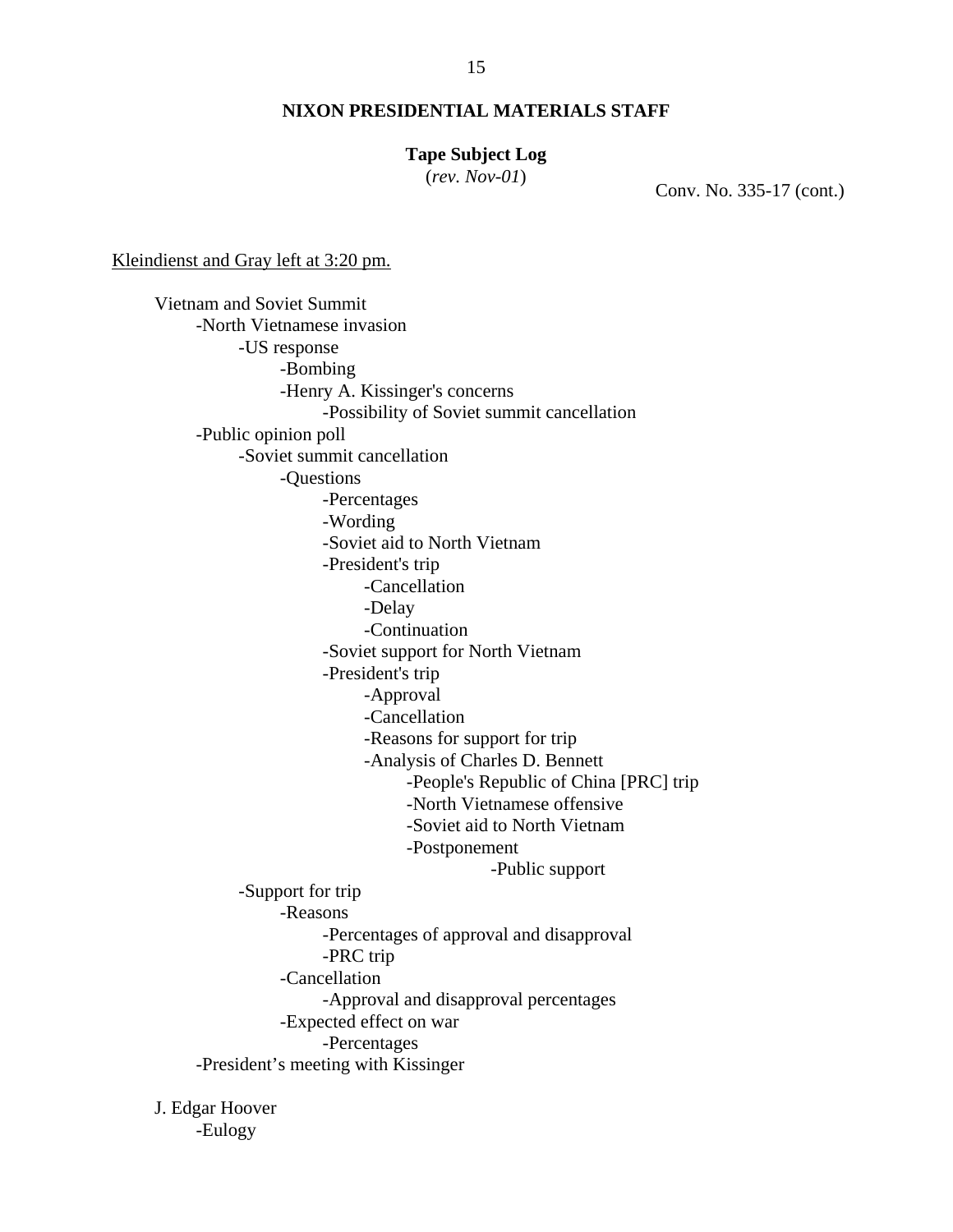## **Tape Subject Log**

(*rev. Nov-01*) Conv. No. 335-17 (cont.)

-John K. Andrews, Jr. -The President's view -Length -President's delivery -Whitney M. Young -Ziegler -President's schedule -Television coverage -Ziegler -Amount -Impact -Young -Amount of time -Value -President's delivery -Dwight D. Eisenhower -Method -Young -President's statement at Hoover's death -Press coverage -Eulogy -Television coverage -President's relationship with Hoover -Amount of time in preparation -Value Vietnam and Soviet summit -Polls -Kissinger -Bennett's analysis -Soviet summit -Length of war -The President's view -Bombing -Impact -The President's view Soviet Summit -Timing -North Vietnamese invasion -Hue -President's signing of agreement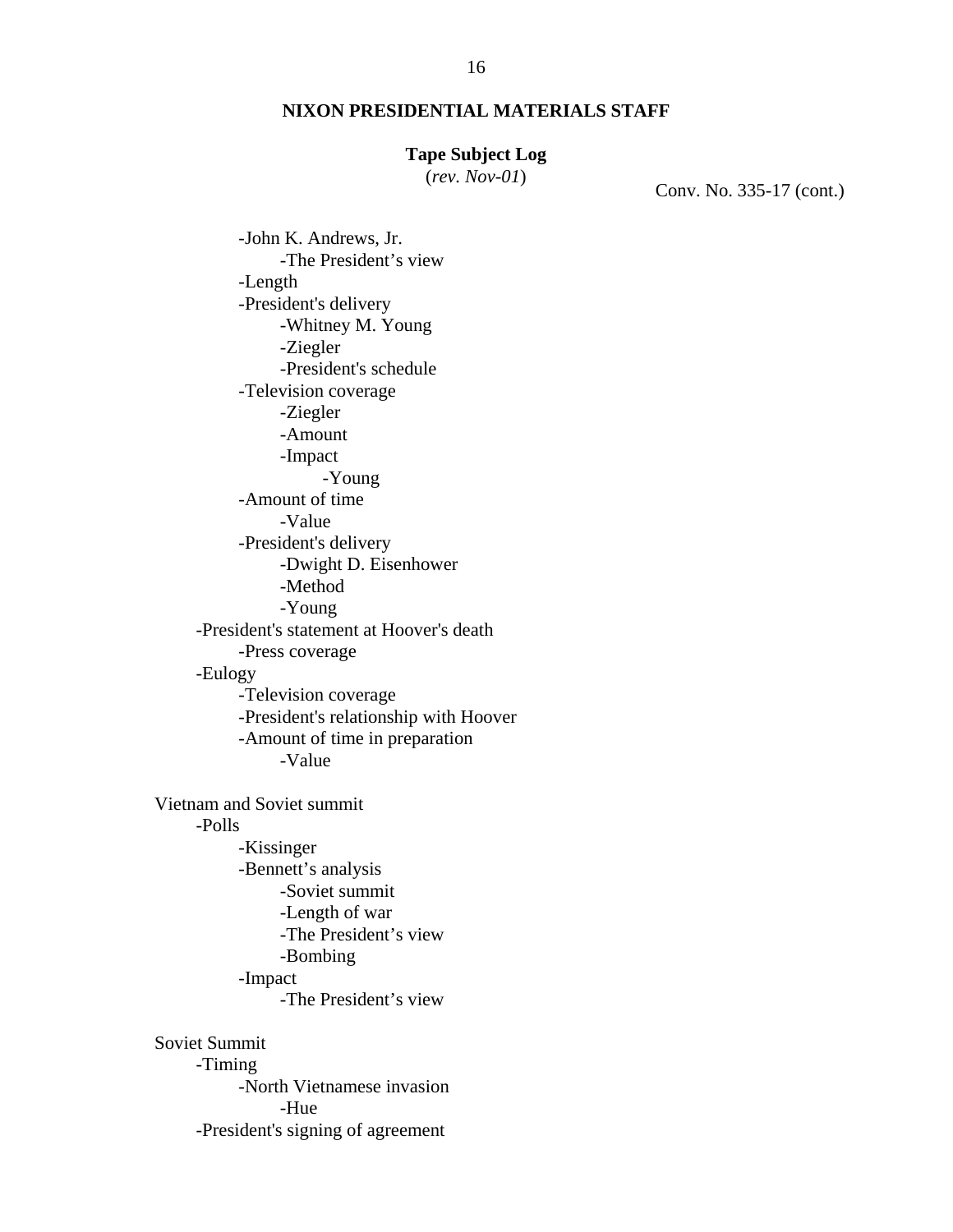# **Tape Subject Log**

(*rev. Nov-01*) Conv. No. 335-17 (cont.)

 -Trade credits -Strategic Arms Limitation Talks [SALT] -Friendship -Appearance -President's decision -Impact -Vietnam War -Public opinion -Forthcoming presidential election -Hawks -Kissinger's view -Timing of trip -The President's view -Agreements -Cancellation -Impact on Hanoi and Moscow -Importance to Soviets -Cancellation -Interpretation -Trip to PRC

Public opinion -PRC trip -Support for President -Sense of leadership -Lyndon B. Johnson -Haldeman's view -Kissinger's judgment -The President's view -Reasons

William P. Rogers -Conduct -The President's view -Richard F. Pederson -Kissinger's backgrounder -Source -John A. Scali -A story -Accuracy -Trips -Peking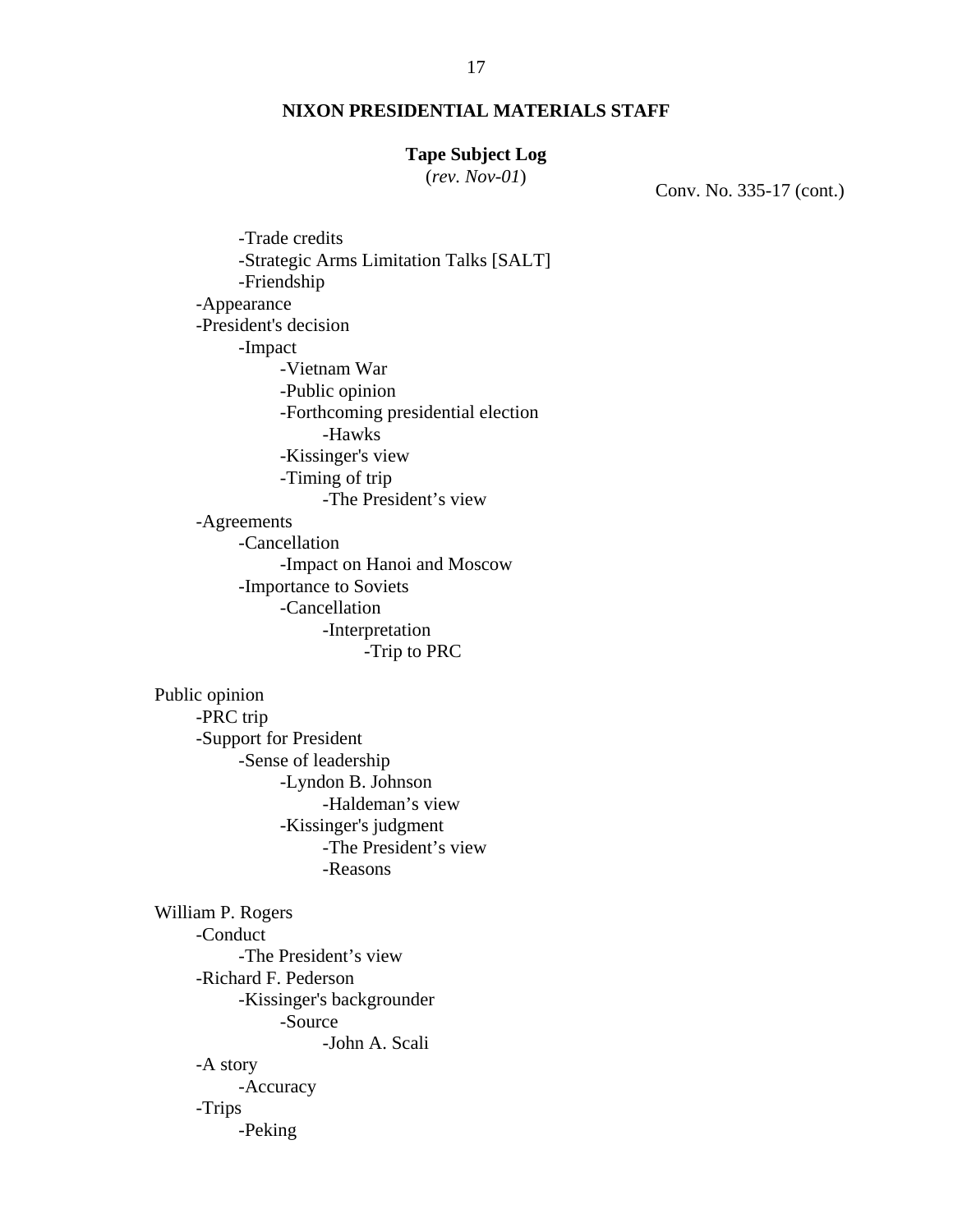#### **Tape Subject Log**

(*rev. Nov-01*) Conv. No. 335-17 (cont.)

-Shanghai -Soviet Union -Vietnam

US role in world -The President's view -Europe

Soviet summit

-Haldeman's forthcoming meeting with Kissinger -Continuation of summit -Public opinion -The President's view

Public opinion

-Need

-Kissinger

-Tenor of public statements -Rogers

President's speeches -Tone -Compared to Kissinger's statements -Tone after Soviet summit -Time

-Announcement of bombing

#### Kissinger

-Forthcoming meeting with Haldeman -Length

President's schedule -Forthcoming meeting with Haldeman and Kissinger -Hoover eulogy -Time of draft delivery

Haldeman talked with Kissinger at an unknown time between 2:53 and 3:35 pm.

[Conversation No. 335-17A]

Meeting -Time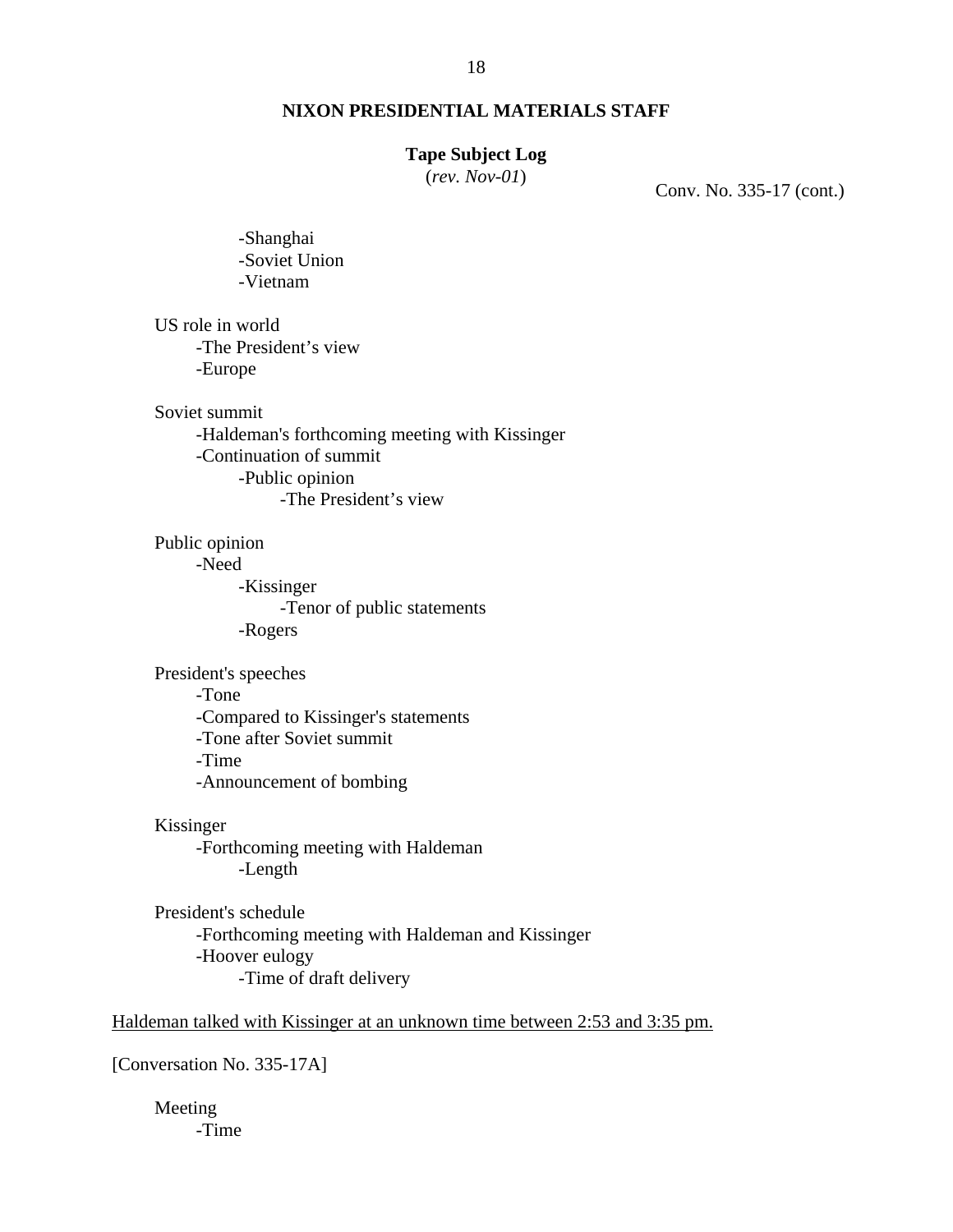# **Tape Subject Log**

(*rev. Nov-01*) Conv. No. 335-17 (cont.)

[End of telephone conversation]

Soviet Summit -Kissinger's advice -Public response -Support -Hawks -Center -Michael J. Mansfield on doves -Reaction -Robert J. Dole -Bombing in Vietnam -Kissinger's and President's concerns -Cancellation of summit -Possibility of summit cancellation -Effect on forthcoming presidential election -US appearance versus Soviet Union -Kissinger -Possible Soviet propaganda -Demonstrations -Timing -Hoover -Haldeman meeting with Kissinger -Tone -Forthcoming presidential election -Possible effects -The President's view -Cancellation -Results expected -Vietnam

President's schedule -Location

Haldeman left at 3:35 pm.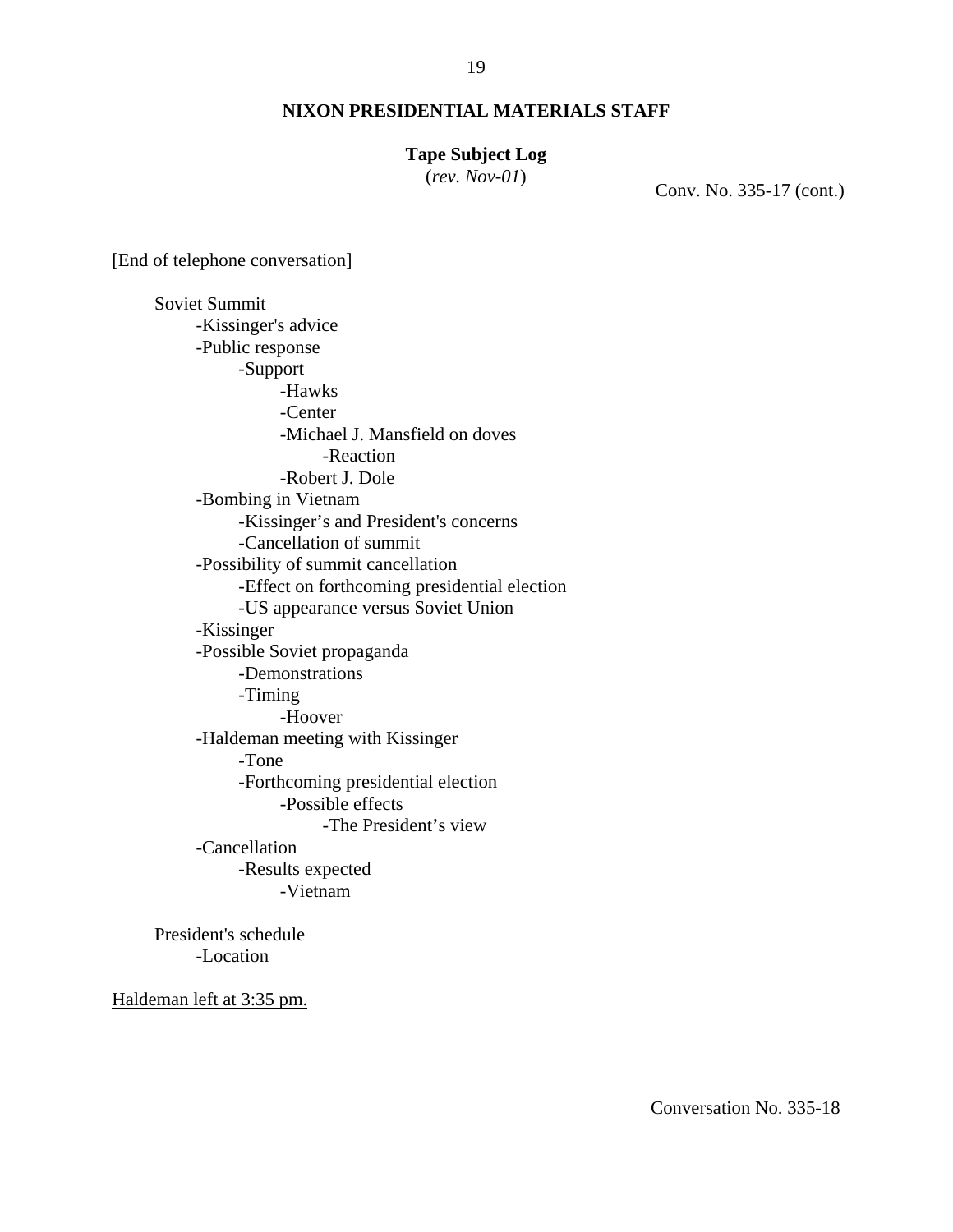# **Tape Subject Log**

(*rev. Nov-01*) Conv. No. 335-17 (cont.)

Date: May 3, 1972 Time: Unknown between 3:35 and 3:43 pm. Location: Executive Office Building

The President talked with the White House operator.

[See Conversation No. 23-139]

Conversation No. 335-19

Date: May 3, 1972 Time: Between 3:43 and 3:46 pm. Location: Executive Office Building

The President talked with John B. Connally.

[See Conversation No. 23-140]

Conversation No. 335-20

Date: May 3, 1972 Time: 3:48 pm. Location: Executive Office Building

The President talked with the White House operator.

[See Conversation No. 23-141]

Conversation No. 335-21

Date: May 3, 1972 Time: Unknown between 3:48 and 3:49 pm. Location: Executive Office Building

The President talked with the White House operator.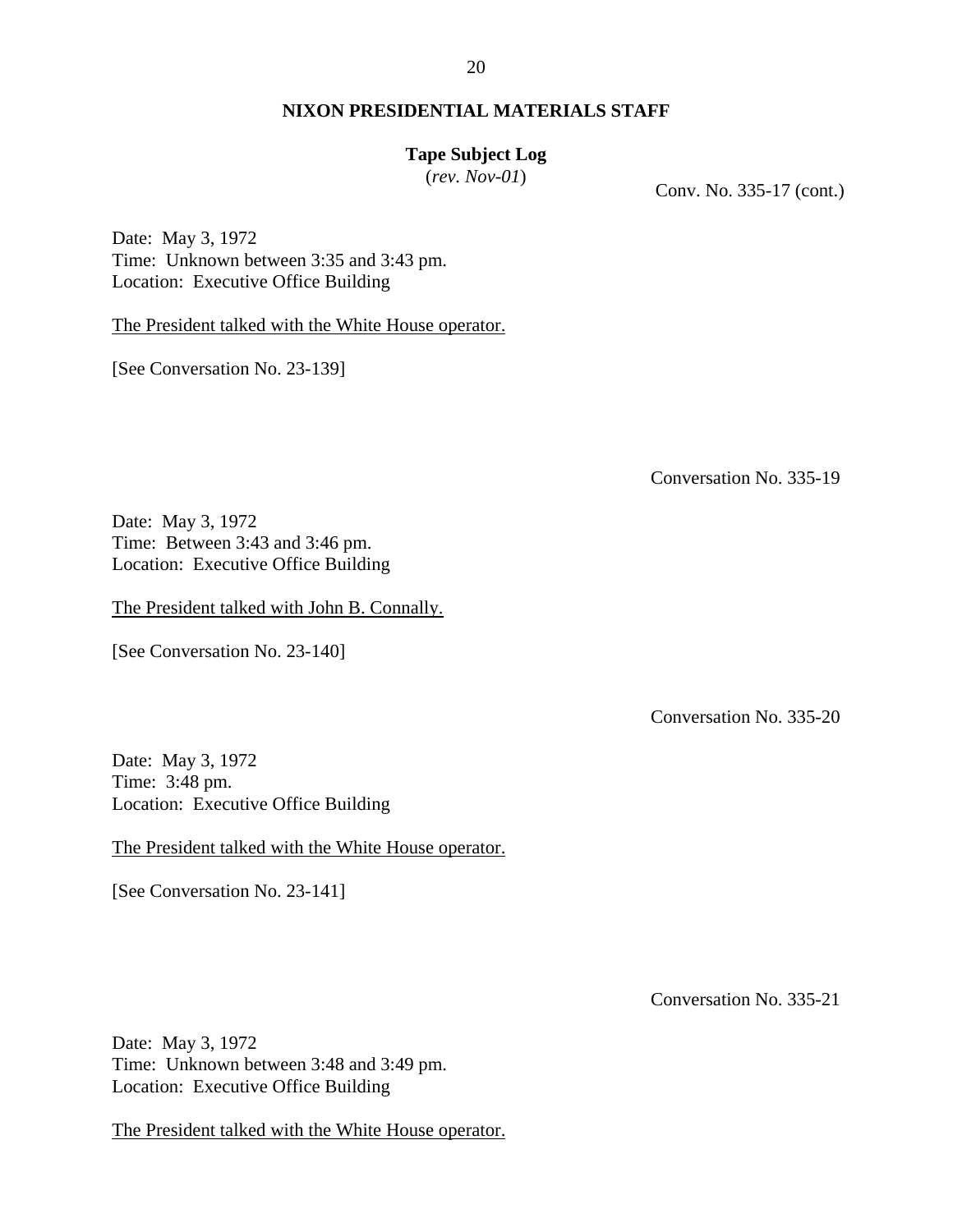# **Tape Subject Log**

(*rev. Nov-01*)

[See Conversation No. 23-142]

Conversation No. 335-22

Date: May 3, 1972 Time: Between 3:49 and 3:53 pm. Location: Executive Office Building

The President talked with Warren E. Burger.

[See Conversation No. 23-143; one item have been withdrawn from this conversation]

Conversation No. 335-23

Date: May 3, 1972 Time: Unknown after 3:53-4:34 pm. Location: Executive Office Building

The President met with Charles W. Colson.

**Greetings** 

J. Edgar Hoover eulogy -Drafts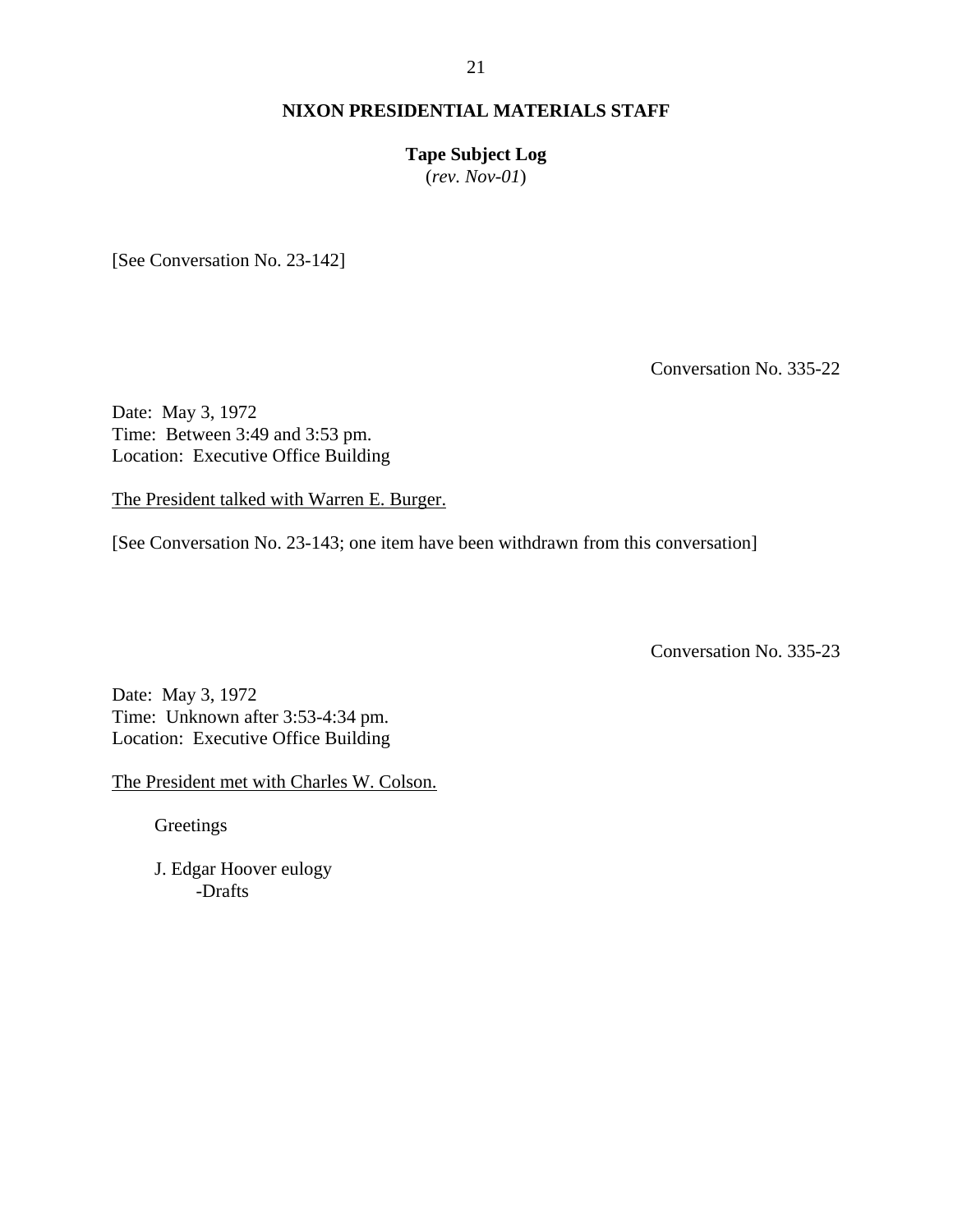# **Tape Subject Log**

(*rev. Nov-01*) Conv. No. 335-23 (cont.)

\*\*\*\*\*\*\*\*\*\*\*\*\*\*\*\*\*\*\*\*\*\*\*\*\*\*\*\*\*\*\*\*\*\*\*\*\*\*\*\*\*\*\*\*\*\*\*\*\*\*\*\*\*\*\*\*\*\*\*\*\*\*\*\*\*\*\*\*\*\*

BEGIN WITHDRAWN ITEM NO. 1 [Personal Returnable] [Duration: 19m 52s ]

# THE PRESIDENT TALKED WITH THE WHITE HOUSE OPERATOR AT AN UNKNOWN TIME BETWEEN 3:53 AND 3:56 PM.

[Conversation No. 335-23A]

[See Conversation No. 23-144]

[End of telephone conversation]

# THE WHITE HOUSE OPERATOR TALKED WITH THE PRESIDENT AT 3:56 PM.

[Conversation No. 335-23B]

[See Conversation No. 23-145]

[End of telephone conversation]

## END WITHDRAWN ITEM NO. 1

\*\*\*\*\*\*\*\*\*\*\*\*\*\*\*\*\*\*\*\*\*\*\*\*\*\*\*\*\*\*\*\*\*\*\*\*\*\*\*\*\*\*\*\*\*\*\*\*\*\*\*\*\*\*\*\*\*\*\*\*\*\*\*\*\*\*\*\*\*\*

 Edward M. Kennedy -Personal life -Publicity -The President's view -Reports -Colson's view -Inner circle -Infiltration -Catholics

\*\*\*\*\*\*\*\*\*\*\*\*\*\*\*\*\*\*\*\*\*\*\*\*\*\*\*\*\*\*\*\*\*\*\*\*\*\*\*\*\*\*\*\*\*\*\*\*\*\*\*\*\*\*\*\*\*\*\*\*\*\*\*\*\*\*\*\*\*\*

BEGIN WITHDRAWN ITEM NO. 3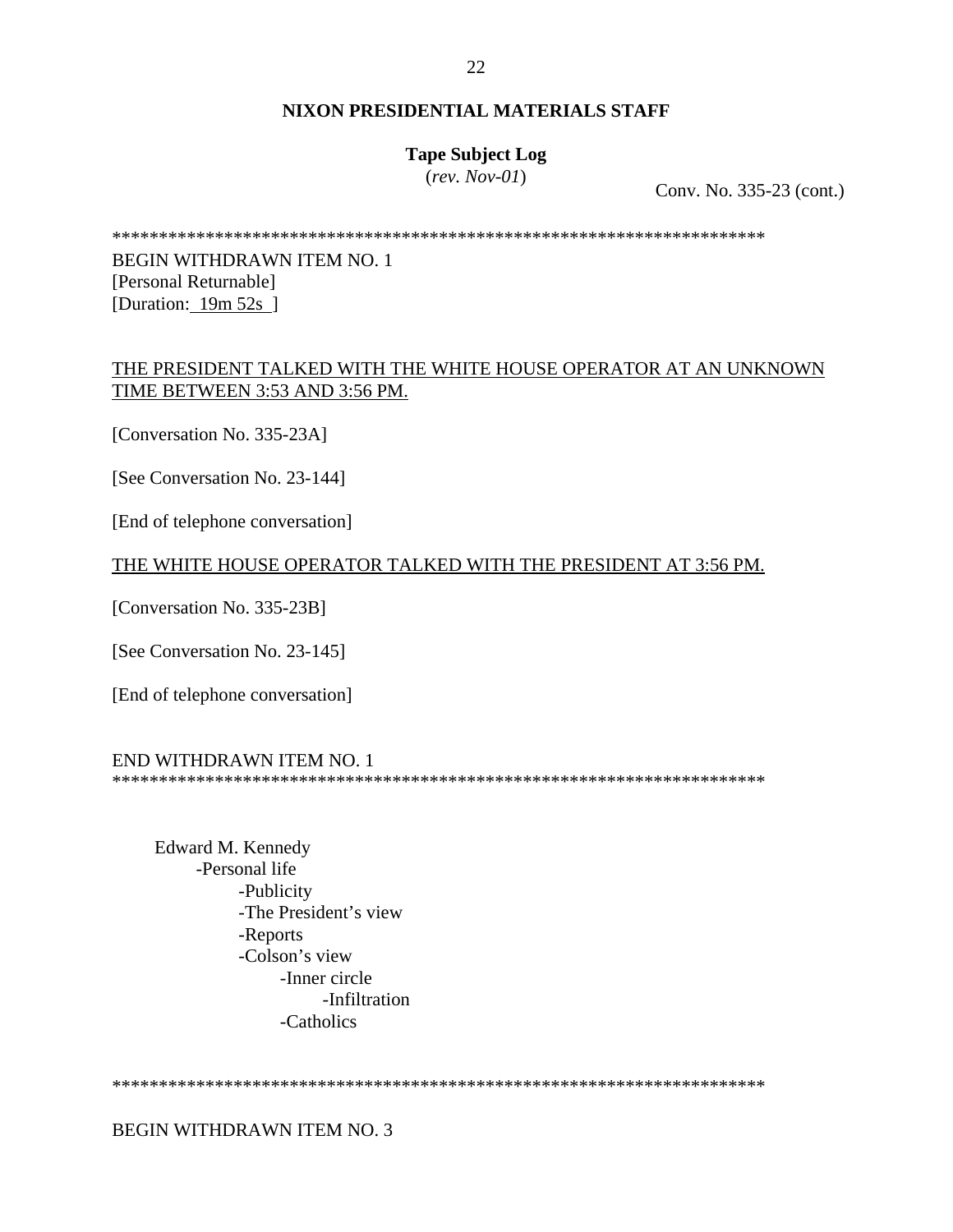## **Tape Subject Log**

(*rev. Nov-01*) Conv. No. 335-23 (cont.)

[Personal Returnable] [Duration: 12s ]

#### END WITHDRAWN ITEM NO. 3

\*\*\*\*\*\*\*\*\*\*\*\*\*\*\*\*\*\*\*\*\*\*\*\*\*\*\*\*\*\*\*\*\*\*\*\*\*\*\*\*\*\*\*\*\*\*\*\*\*\*\*\*\*\*\*\*\*\*\*\*\*\*\*\*\*\*\*\*\*\*

 Edward Kennedy -Appearance -Colson's view -Health -Compared with John F. Kennedy -Treatment -Appearance

\*\*\*\*\*\*\*\*\*\*\*\*\*\*\*\*\*\*\*\*\*\*\*\*\*\*\*\*\*\*\*\*\*\*\*\*\*\*\*\*\*\*\*\*\*\*\*\*\*\*\*\*\*\*\*\*\*\*\*\*\*\*\*\*\*\*\*\*\*\*

BEGIN WITHDRAWN ITEM NO. 5 [Personal Returnable] [Duration: 26s ]

#### END WITHDRAWN ITEM NO. 5

\*\*\*\*\*\*\*\*\*\*\*\*\*\*\*\*\*\*\*\*\*\*\*\*\*\*\*\*\*\*\*\*\*\*\*\*\*\*\*\*\*\*\*\*\*\*\*\*\*\*\*\*\*\*\*\*\*\*\*\*\*\*\*\*\*\*\*\*\*\*

 Democratic opposition -Effect on previous Paris peace talks -The President's view -Edmund S. Muskie's previous speech on Vietnam -Colson's view

#### Vietnam

-Forthcoming demonstration -Haldeman's report -Turnout -Time -Counter demonstration -US flag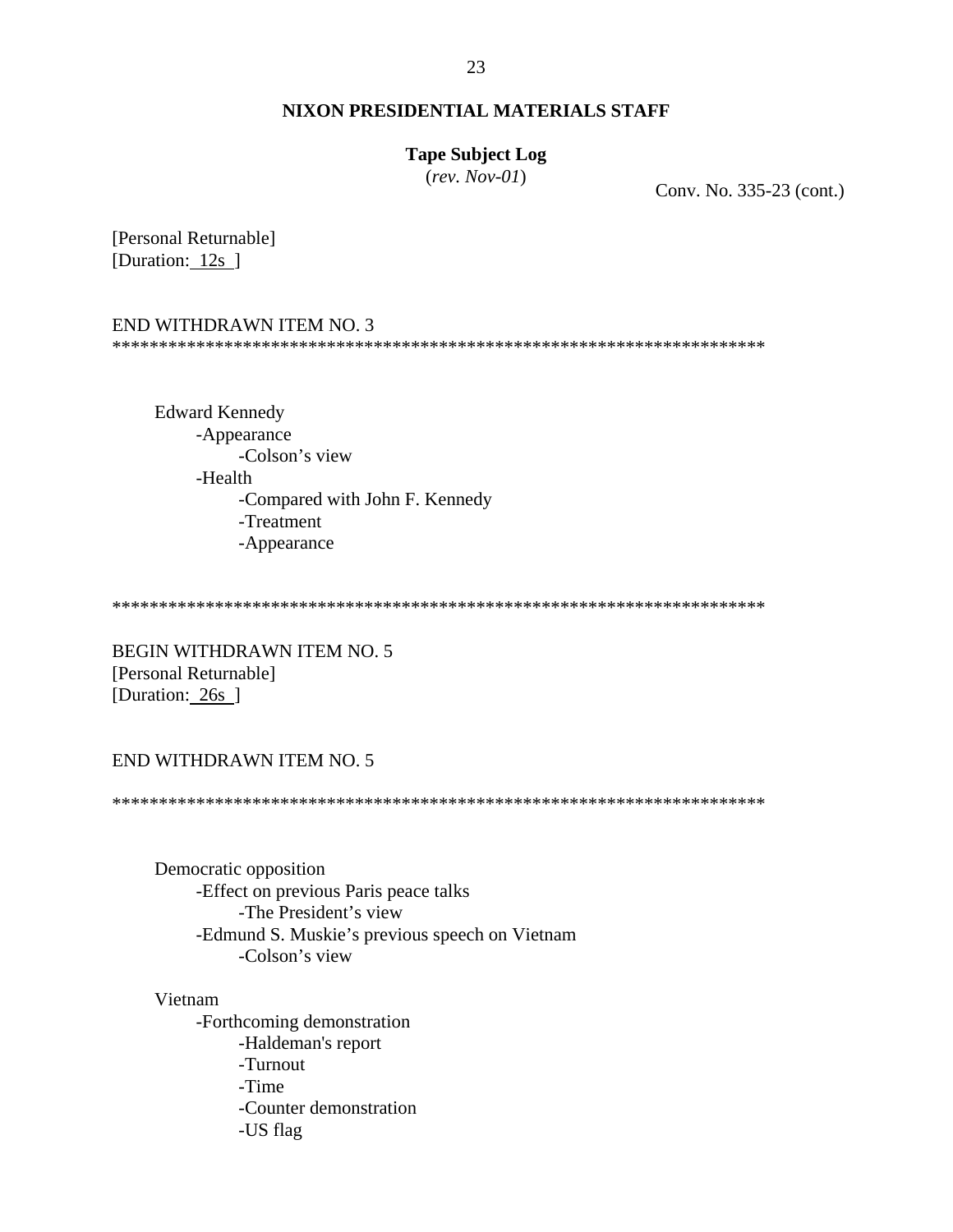## **Tape Subject Log**

(*rev. Nov-01*) Conv. No. 335-23 (cont.)

#### -Demonstrators

## Hoover

-President's remarks on Hoover's death -President's statement on crime -Publicity -Federal Bureau of Investigation [FBI] -President's relationship -Stance -Anti-crime, anti-Communists -Television coverage -Wire services -Media coverage -Kenneth W. Clawson -Media praise -Jack N. Anderson -Edward M. Kennedy -Muskie -Geoge S. McGovern -Muskie statement -President's eulogy -The President's view -Critics -Public image -Support for Hoover -FBI -Repression, wiretapping -Support for crackdown on crime -Editorials -Haldeman's report -*Washington Post*

## Vietnam

-President's policies -Public support -Albert E. Sindlinger poll -Union members and Democrats -Hawks -Louis P. Harris poll -Vietnam -Effect on President's rating -Negotiations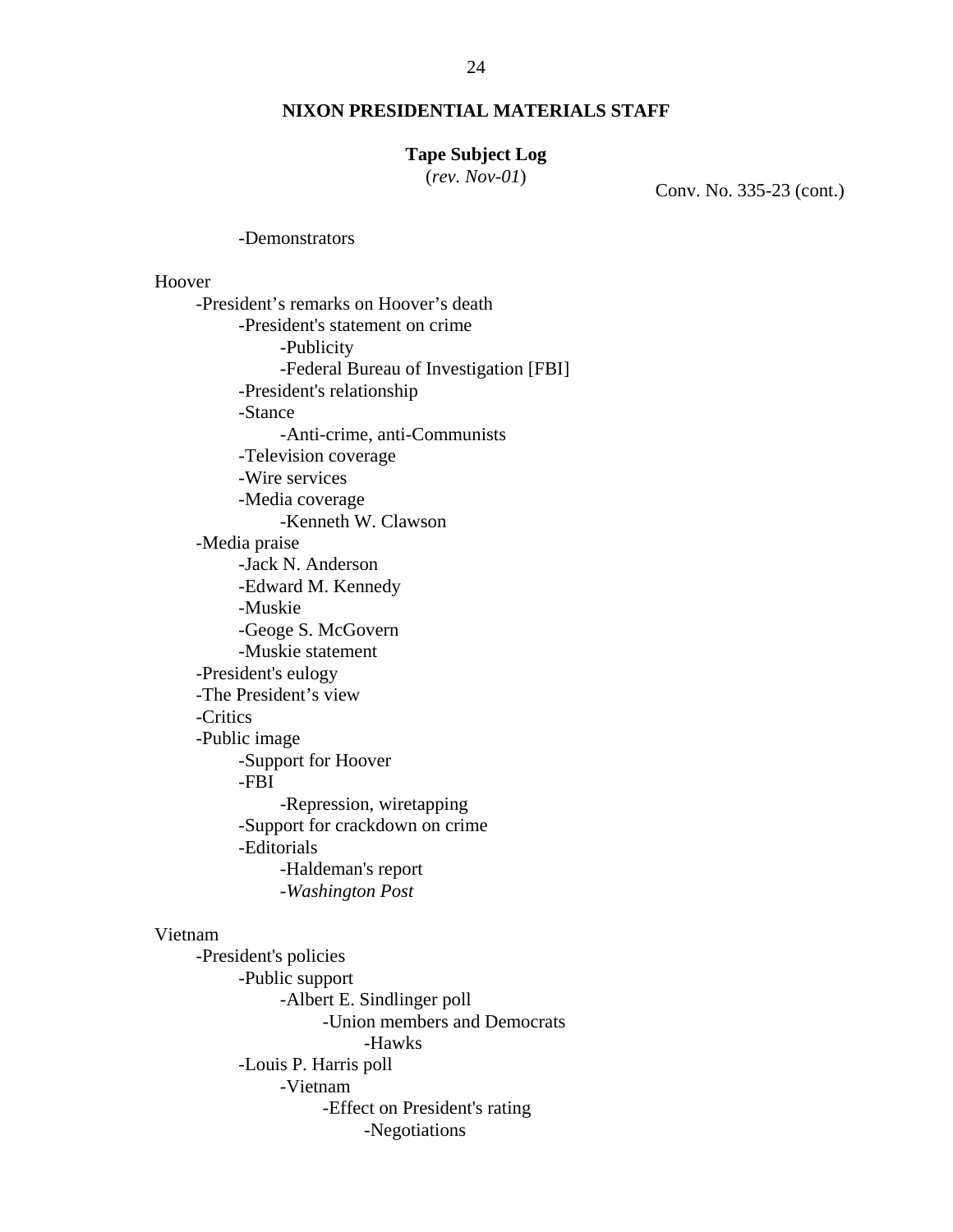#### **Tape Subject Log**

(*rev. Nov-01*) Conv. No. 335-23 (cont.)

-Bombing -Effectiveness -Negotiations -The President's view -South Vietnam performance -President's leadership -South Vietnam performance -Hue -Stock market -Impact of war -North Vietnam offensive -Decline -Changes -Other economic indicators -James D. Hodgson -Industrial production -Durable goods -Psychology of market -Impact of Vietnam -Public support for the President on Vietnam -Media Soviet Union summit -Harris and Sindlinger -Opinion on Soviet summit -Sindlinger's opinion of country's mood -Harris compared with Sindlinger -President's foreign policy -Desire for peace -Cancellation possibility -President's tone toward Soviets -President's experience -Public expectations -People's Republic of China [PRC] trip -Moscow trip -Vietnam -Public support for President -Blockade -Rallying effect -Sindlinger -Antiwar sentiment -Hawkishness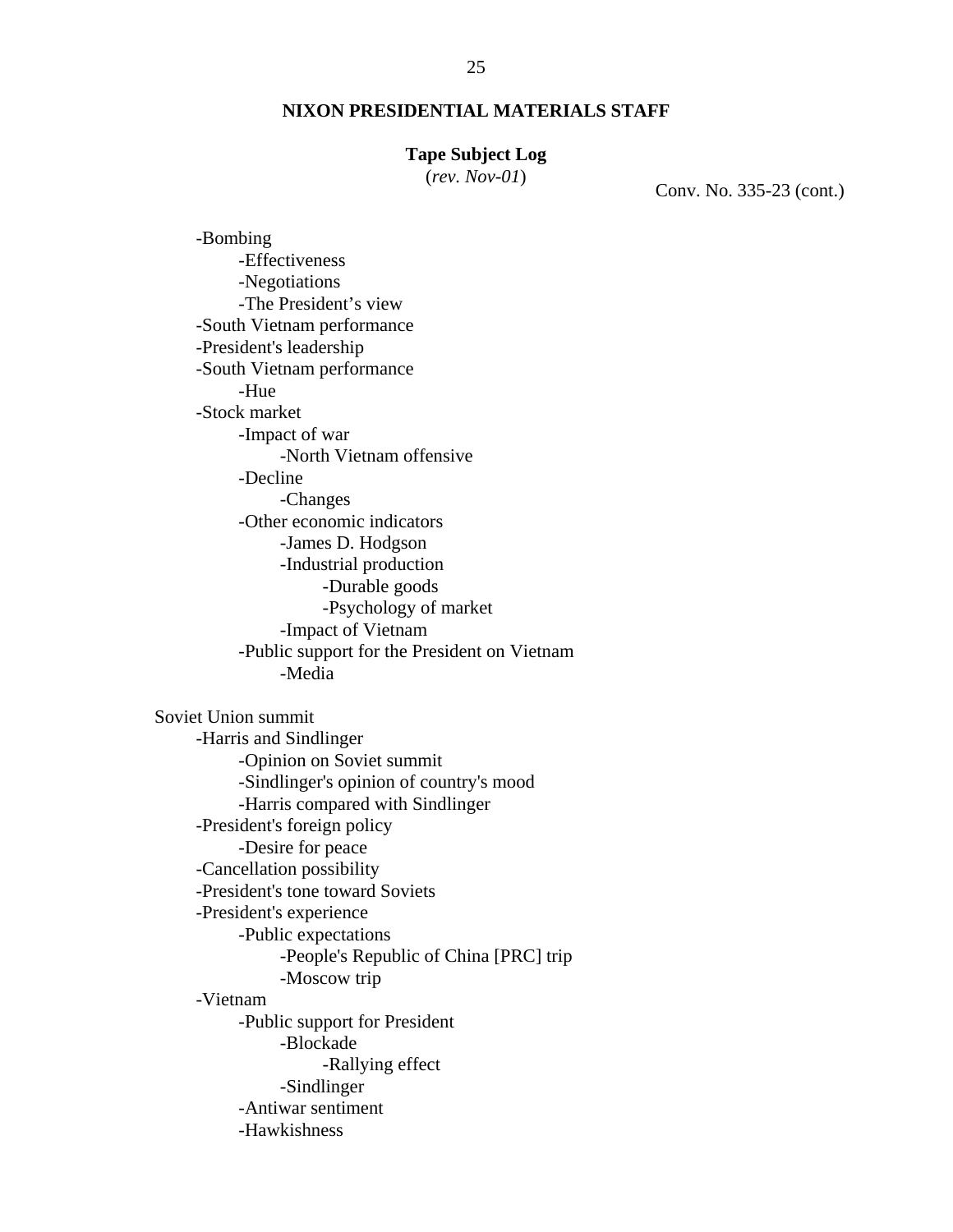## **Tape Subject Log**

(*rev. Nov-01*) Conv. No. 335-23 (cont.)

-Unions -Democratic Party -South

Colson left at 4:34 pm.

Conversation No. 335-24

Date: May 3, 1972 Time: 4:55-5:10 pm. Location: Executive Office Building

The President met with John K. Andrews, Jr.

J. Edgar Hoover eulogy -Remarks by Warren E. Burger -Andrews's review -President's remarks -Invocation of diety -Changes -Hoover's tenure at the Federal Bureau of Investigation [FBI] -Law and order references -Hoover's respect for law -Draft -Copy to Rose Mary Woods -Andrews's work

President's previous address to the Nation on Vietnam

Andrews left at 5:10 pm.

Conversation No. 335-25

Date: May 3, 1972 Time: Unknown between 5:10 and 5:11 pm. Location: Executive Office Building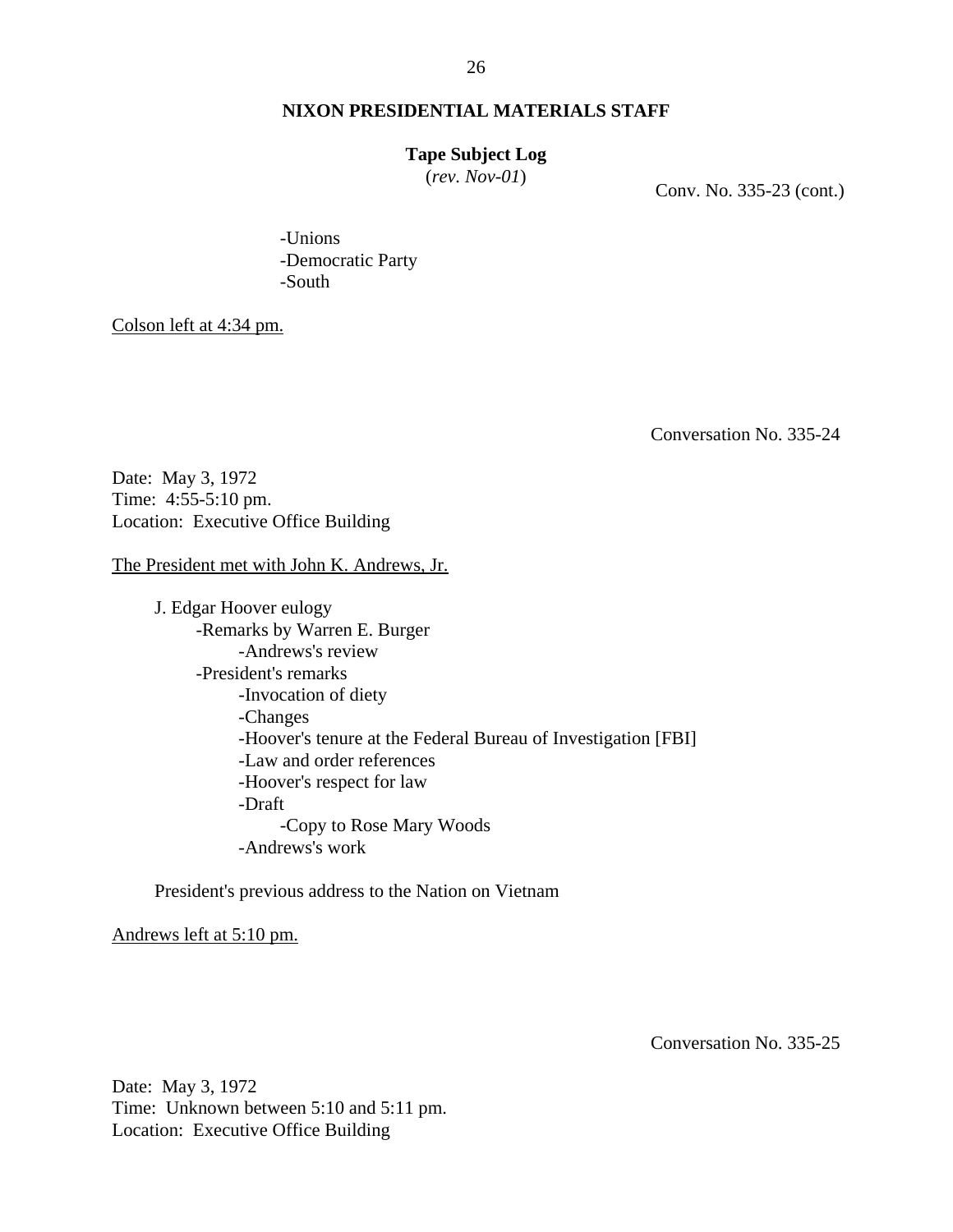## 27

# **NIXON PRESIDENTIAL MATERIALS STAFF**

# **Tape Subject Log**

(*rev. Nov-01*) Conv. No. 335-24 (cont.)

The President talked with H. R. ("Bob") Haldeman.

Meeting with the President

Conversation No. 335-26

Date: May 3, 1972 Time: Unknown after 5:10 and before 5:11 pm. Location: Executive Office Building

The President met with Manolo Sanchez.

\*\*\*\*\*\*\*\*\*\*\*\*\*\*\*\*\*\*\*\*\*\*\*\*\*\*\*\*\*\*\*\*\*\*\*\*\*\*\*\*\*\*\*\*\*\*\*\*\*\*\*\*\*\*\*\*\*\*\*\*\*\*\*\*\*\*\*\*\*\*

BEGIN WITHDRAWN ITEM NO. 1 [Personal Returnable] [Duration: 3s ]

END WITHDRAWN ITEM NO. 1 \*\*\*\*\*\*\*\*\*\*\*\*\*\*\*\*\*\*\*\*\*\*\*\*\*\*\*\*\*\*\*\*\*\*\*\*\*\*\*\*\*\*\*\*\*\*\*\*\*\*\*\*\*\*\*\*\*\*\*\*\*\*\*\*\*\*\*\*\*\*

Sanchez left at an unknown time before 5:11 pm.

Conversation No. 335-27

Date: May 3, 1972 Time: 5:11-5:35 pm. Location: Executive Office Building

The President met with H. R. ("Bob") Haldeman.

J. Edgar Hoover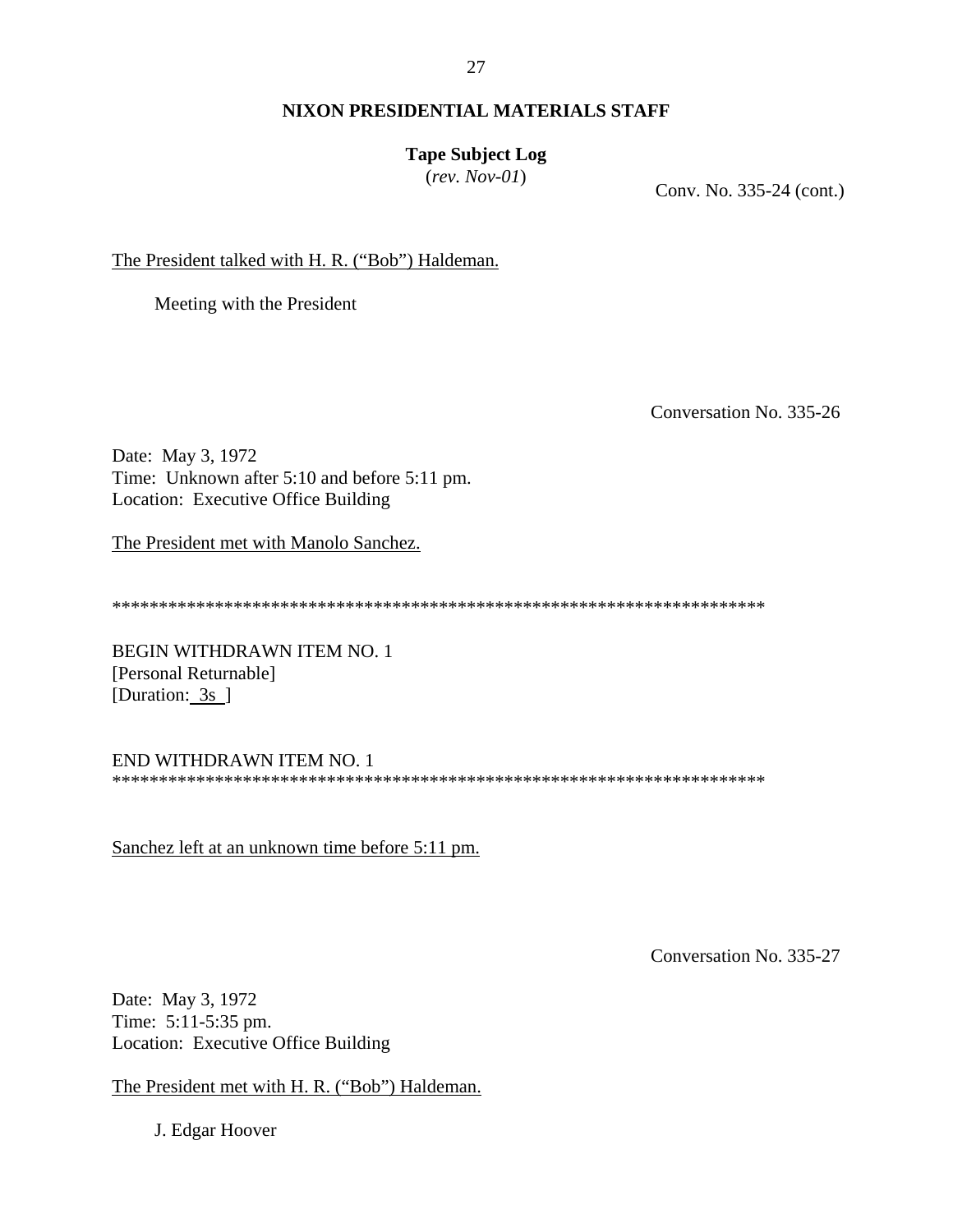#### **Tape Subject Log**

(*rev. Nov-01*) Conv. No. 335-26 (cont.)

-Eulogy -Length -Number of words -Further work -Funeral -President's presence -Importance -Mamie G.D. Eisenhower

#### Vietnam

-US-Soviet Union Summit -Henry A. Kissinger's meeting with Haldeman -Possible cancellation by Leonid I. Brezhnev -Bombing -Postponement option -Anatoliy F. Dobrynin -Joint announcement -Kissinger's advice -Haldeman's view -North Vietnam offensive -Timing with Summit -Capture of Hue -Soviet trip -Timing -Bombing -Gen. Creighton W. Abrams, Jr.'s advice -Timing -Kissinger's trip to Paris -Equipment -Reasons -Soviet response -Possibility of Soviet cancellation -Postponement option -Arrangements -Dobrynin -Advantages -Political -Brezhnev -Public opinion -Cancellation by President -Kissinger's prediction -Previous meeting with Haldeman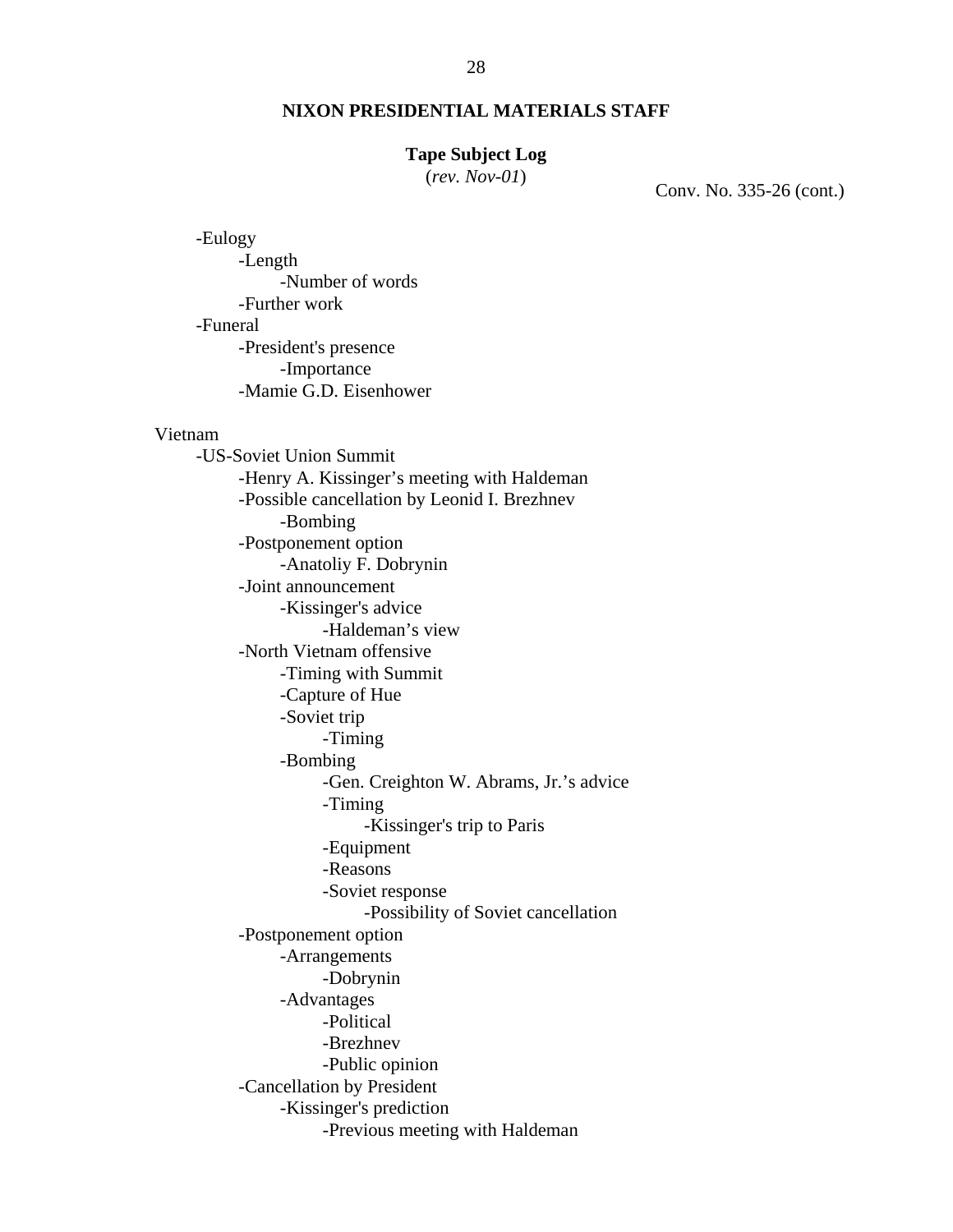#### **Tape Subject Log**

(*rev. Nov-01*) Conv. No. 335-27 (cont.)

 -Consequences -Public opinion -Political -Postponement -Disadvantages -Democratic candidates -Possibility of attending Soviet summit -Briefings -Times -Lyndon B. Johnson -Bombing -Necessity -Military situation -Kissinger's advice -Soviet summit -Possibility of taking Democratic candidates -Senators -Congressmen -Cabinet members -Secretary of State -Soviet Summit -Bombing -Kissinger's view -The President's view -Possibility of Summit cancellation -US and Soviet Union responsibility -Postponement -Timing -Situation in Vietnam -Agreement and ceremonies -Possible perceptions -Link with Vietnam -Public perception -Link with Europe, People's Republic of China [PRC], Latin America, Middle East -Soviet Union -Arms for North Vietnam, India and Cuba -Kissinger's view -Congress -Military aid

President's schedule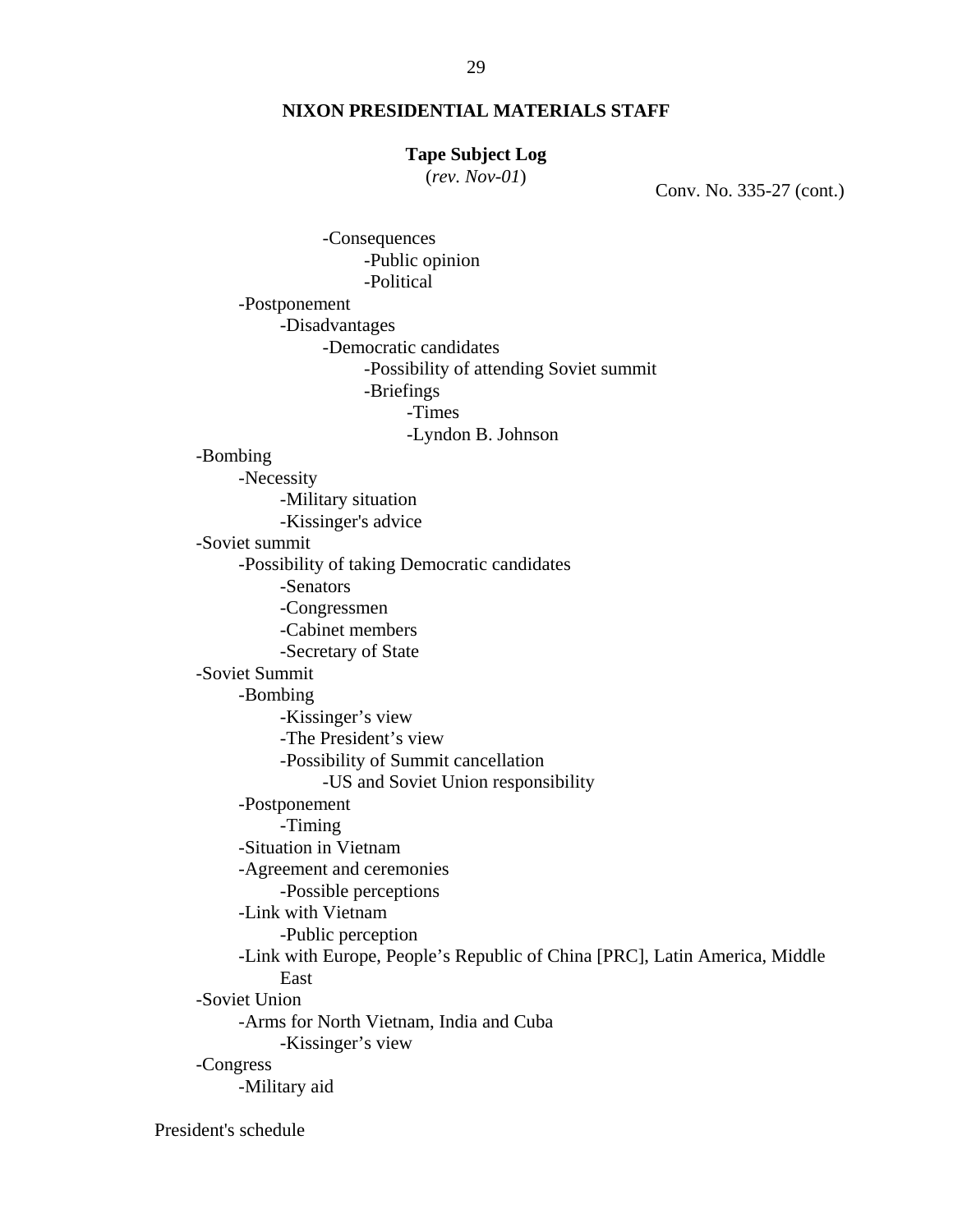#### 30

# **NIXON PRESIDENTIAL MATERIALS STAFF**

#### **Tape Subject Log**

(*rev. Nov-01*) Conv. No. 335-27 (cont.)

Vietnam

-Soviet summit -President's alternatives -Compared to PRC trip decision

#### Haldeman left at 5:35 pm.

Conversation No. 335-28

Date: May 5, 1972 Time: Unknown after 1:59 and before 2:04 pm. Location: Executive Office Building

The President met with Manolo Sanchez.

\*\*\*\*\*\*\*\*\*\*\*\*\*\*\*\*\*\*\*\*\*\*\*\*\*\*\*\*\*\*\*\*\*\*\*\*\*\*\*\*\*\*\*\*\*\*\*\*\*\*\*\*\*\*\*\*\*\*\*\*\*\*\*\*\*\*\*\*\*\*

BEGIN WITHDRAWN ITEM NO. 1 [Personal Returnable] [Duration: 4s ]

# END WITHDRAWN ITEM NO. 1

\*\*\*\*\*\*\*\*\*\*\*\*\*\*\*\*\*\*\*\*\*\*\*\*\*\*\*\*\*\*\*\*\*\*\*\*\*\*\*\*\*\*\*\*\*\*\*\*\*\*\*\*\*\*\*\*\*\*\*\*\*\*\*\*\*\*\*\*\*\*

Sanchez left at an unknown time before 2:04 pm.

Conversation No. 335-29

Date: May 5, 1972 Time: Unknown between 1:59 and 2:04 pm. Location: Executive Office Building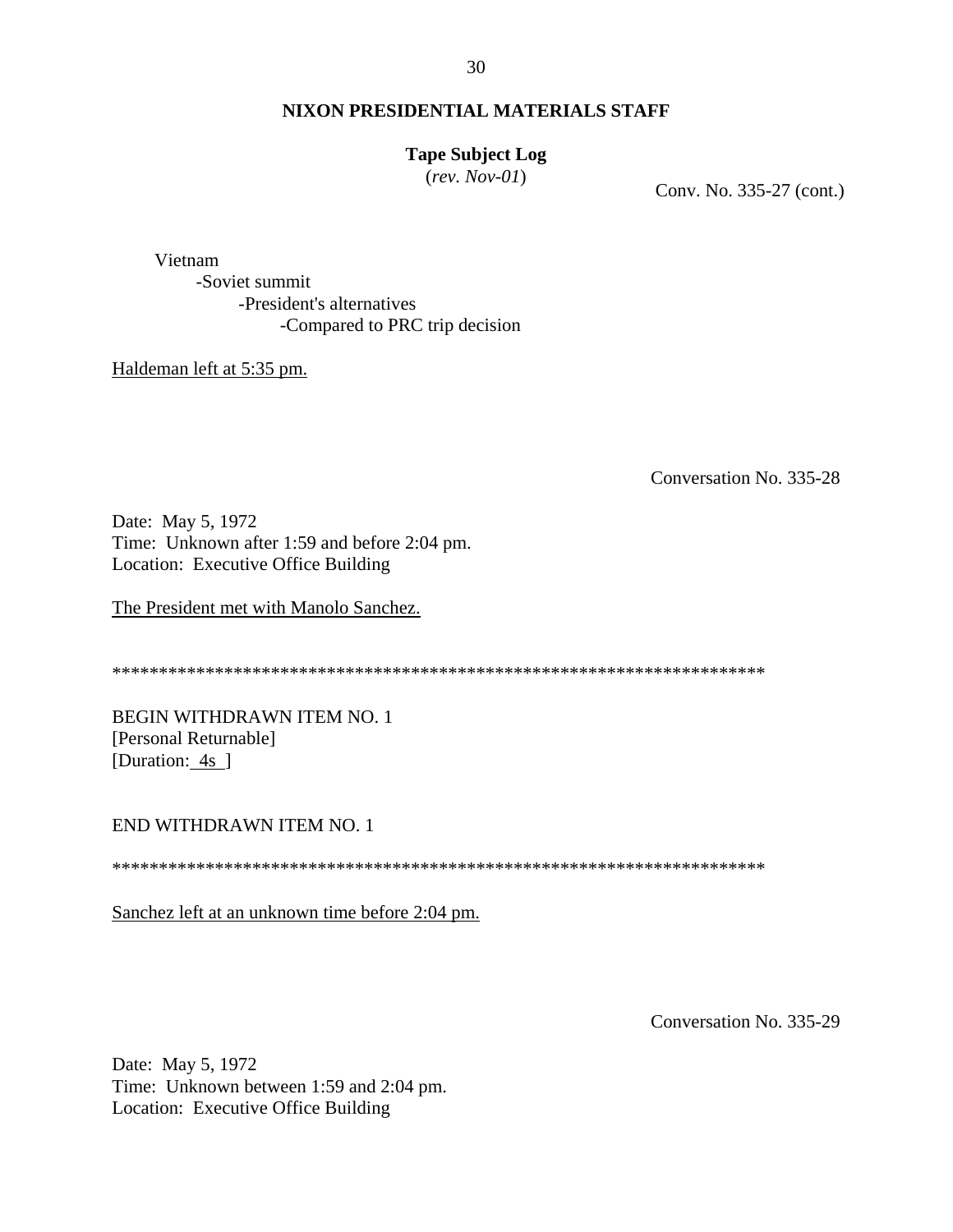# **Tape Subject Log**

(*rev. Nov-01*)

The President talked with the White House operator.

[See Conversation No. 23-165]

Conversation No. 335-30

Date: May 5, 1972 Time: Unknown after 1:59 and before 2:05 pm. Location: Executive Office Building

The President met with Manolo Sanchez.

**Demonstration** -Gay Liberation Front

The President talked with Julie Nixon Eisenhower between 2:04 and 2:05 pm.

[Conversation No. 335-30A]

[See Conversation No. 23-166; one item has been withdrawn from this conversation]

[End of telephone conversation]

Sanchez left at an unknown time before 2:05 pm.

Conversation No. 335-31

Date: May 5, 1972 Time: Unknown between 2:05 and 2:10 pm. Location: Executive Office Building

The President talked with Alexander M. Haig, Jr.

Meeting with the President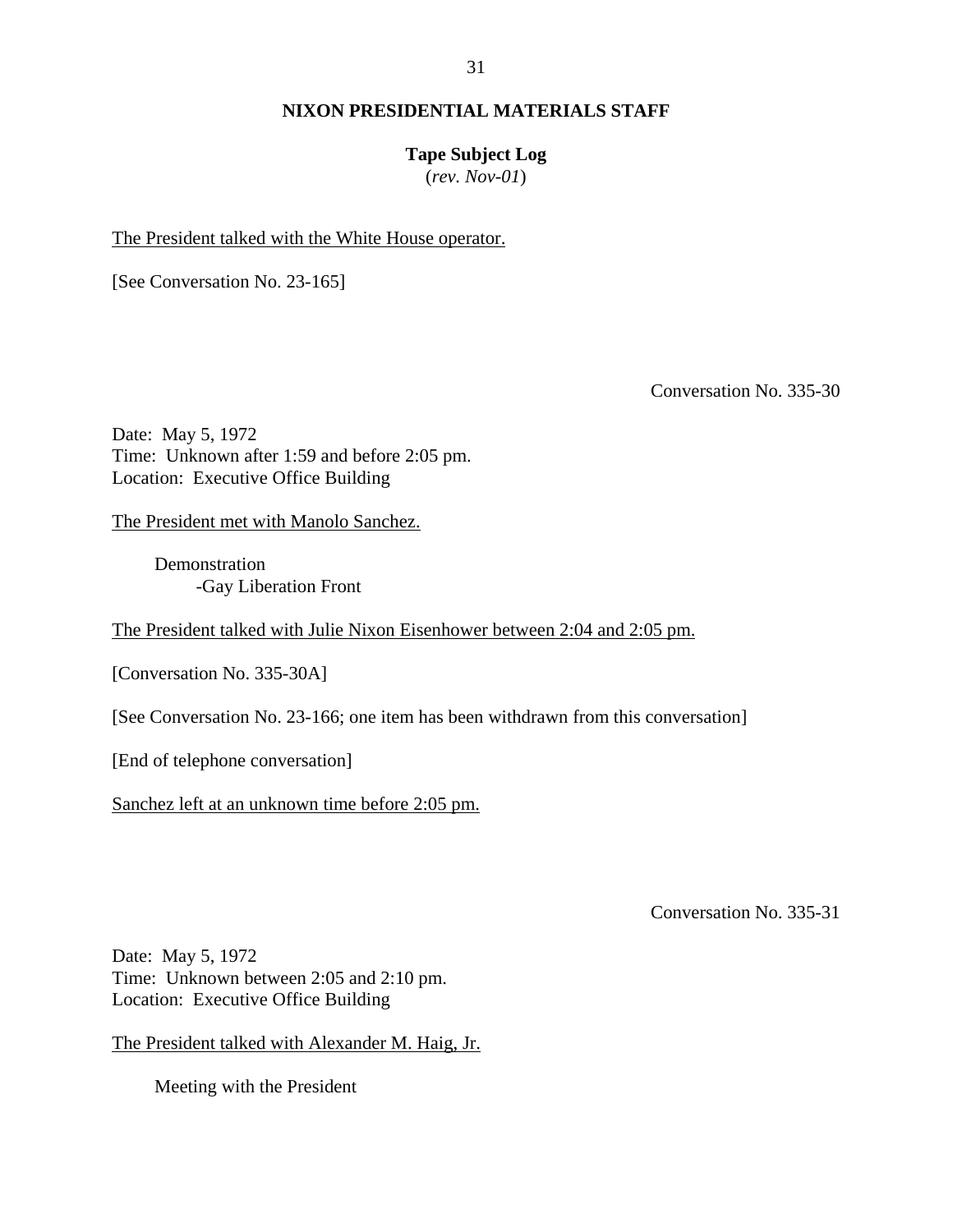# **Tape Subject Log**

(*rev. Nov-01*)

Conversation No. 335-32

Date: May 5, 1972 Time: Unknown between 2:05 and 2:10 pm. Location: Executive Office Building

An unknown person talked with the President.

\*\*\*\*\*\*\*\*\*\*\*\*\*\*\*\*\*\*\*\*\*\*\*\*\*\*\*\*\*\*\*\*\*\*\*\*\*\*\*\*\*\*\*\*\*\*\*\*\*\*\*\*\*\*\*\*\*\*\*\*\*\*\*\*\*\*\*\*\*\*

BEGIN WITHDRAWN ITEM NO. 1 [Personal Returnable] [Duration: 30s ]

## END WITHDRAWN ITEM NO. 1

\*\*\*\*\*\*\*\*\*\*\*\*\*\*\*\*\*\*\*\*\*\*\*\*\*\*\*\*\*\*\*\*\*\*\*\*\*\*\*\*\*\*\*\*\*\*\*\*\*\*\*\*\*\*\*\*\*\*\*\*\*\*\*\*\*\*\*\*\*\*

Conversation No. 335-33

Date: May 5, 1972 Time: 2:10-3:15 pm. Location: Executive Office Building

The President met with Alexander M. Haig, Jr.

Greetings

Haig's departure -The President's view -Henry A. Kissinger -Pressures -H. R. ("Bob") Haldeman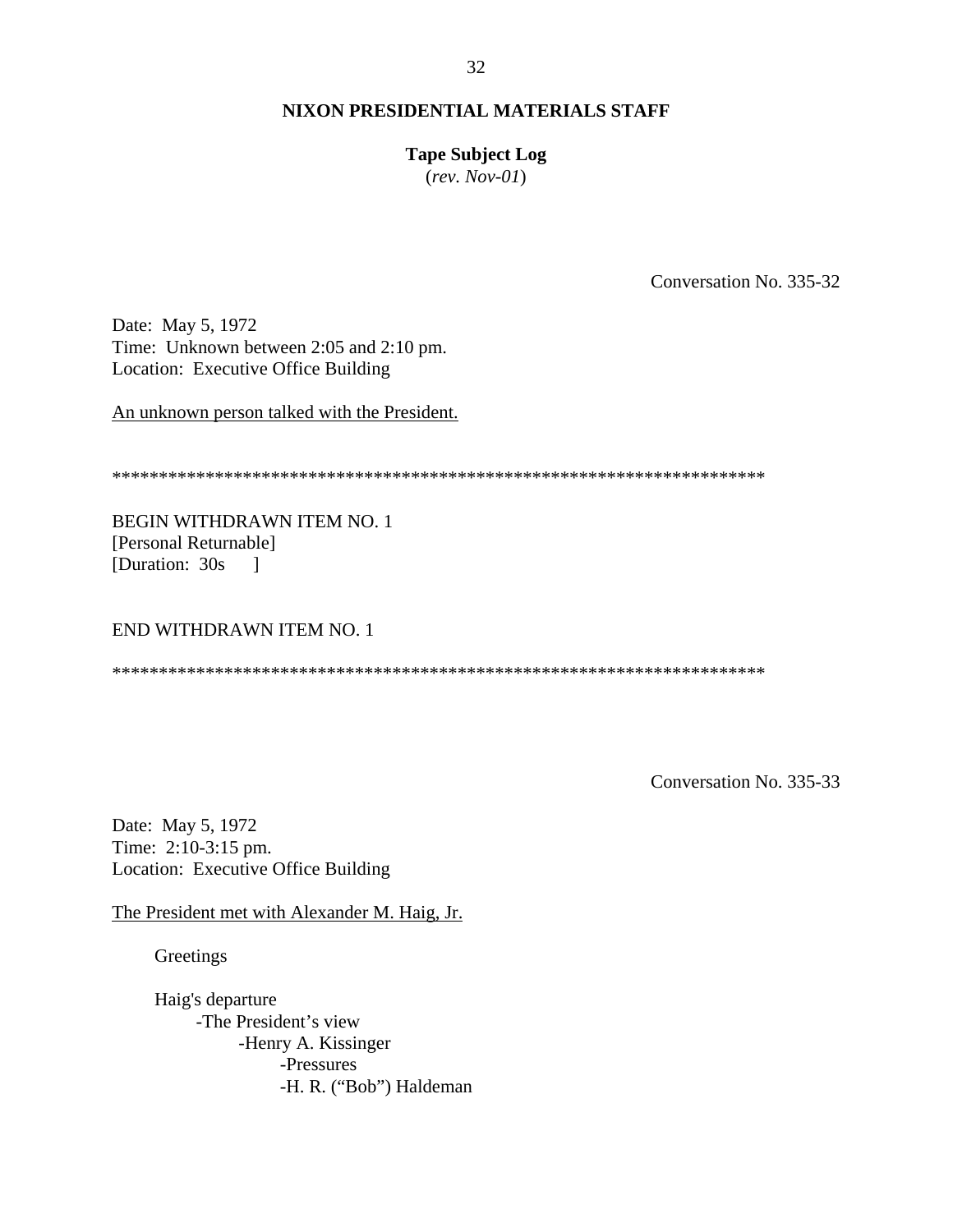#### **Tape Subject Log**

(*rev. Nov-01*) Conv. No. 335-33 (cont.)

Vietnam -Mining and bombing -US command -Importance -Soviet summit -1972 election -US credibility -Prevention of US defeat -US command in Vietnam -Supreme allied commander -Appointment -Candidates -Adm. John S. McCain, Jr. -Command -Term -The President's view -Gen. Creighton W. Abrams, Jr. -Son [John McCain] -The President's view -Abrams -The President's view -Melvin R. Laird -Abrams -Communications from Washington -Ellsworth F. Bunker -Laird's instructions -Message from the President -President's responsibility -Secretary of Defense -Adm. Thomas H. Moorer -Reports to the President -Channels -Laird -Chairman, Joint Chiefs of Staff [JCS] -Secretary of Defense -Message from the President -Haig's instructions -Military operations -Importance -President's responsibility -Communications with Abrams -Equipment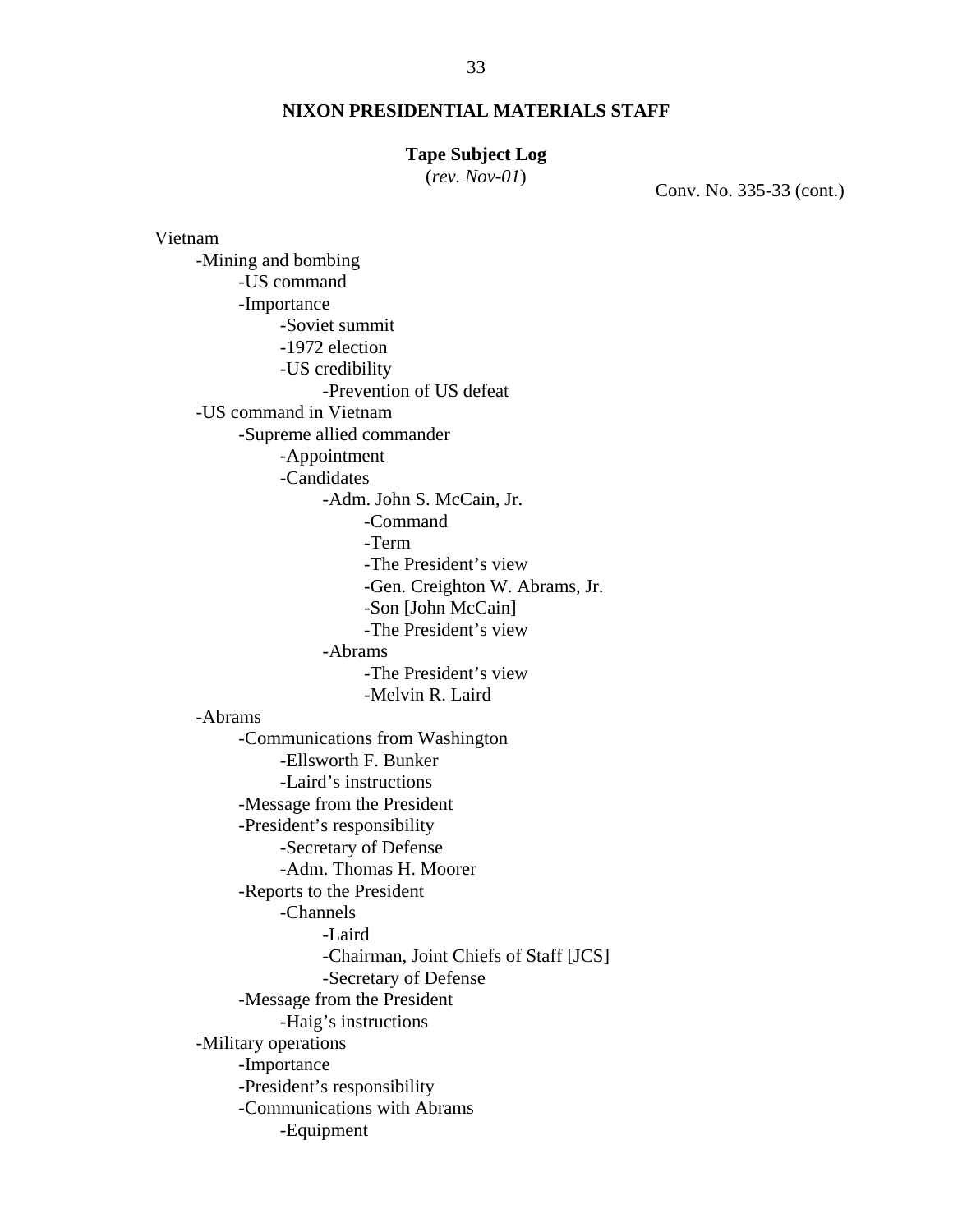# **Tape Subject Log**

(*rev. Nov-01*) Conv. No. 335-33 (cont.)

-Laird -US command -Abrams -Options -Replacement -Advisability -Haig's view -Laird -Effect -Impact on the Army of the Republic of Vietnam [ARVN] -Timing -Personality -Leadership ability -Replacement -Impact -Timing -Blockade -McCain -Haig's view -ARVN -Haig's view -Nguyen Van Thieu -ARVN -Bruce Palmer -Haig's view -Rank -Abrams -Replacement -New position -Army Chief of Staff -Consultant to the President -Replacement -Justification -Dwight D. Eisenhower -The President's view -New title -Laird -Replacement -New position -Alternatives -Army Chief of Staff -Laird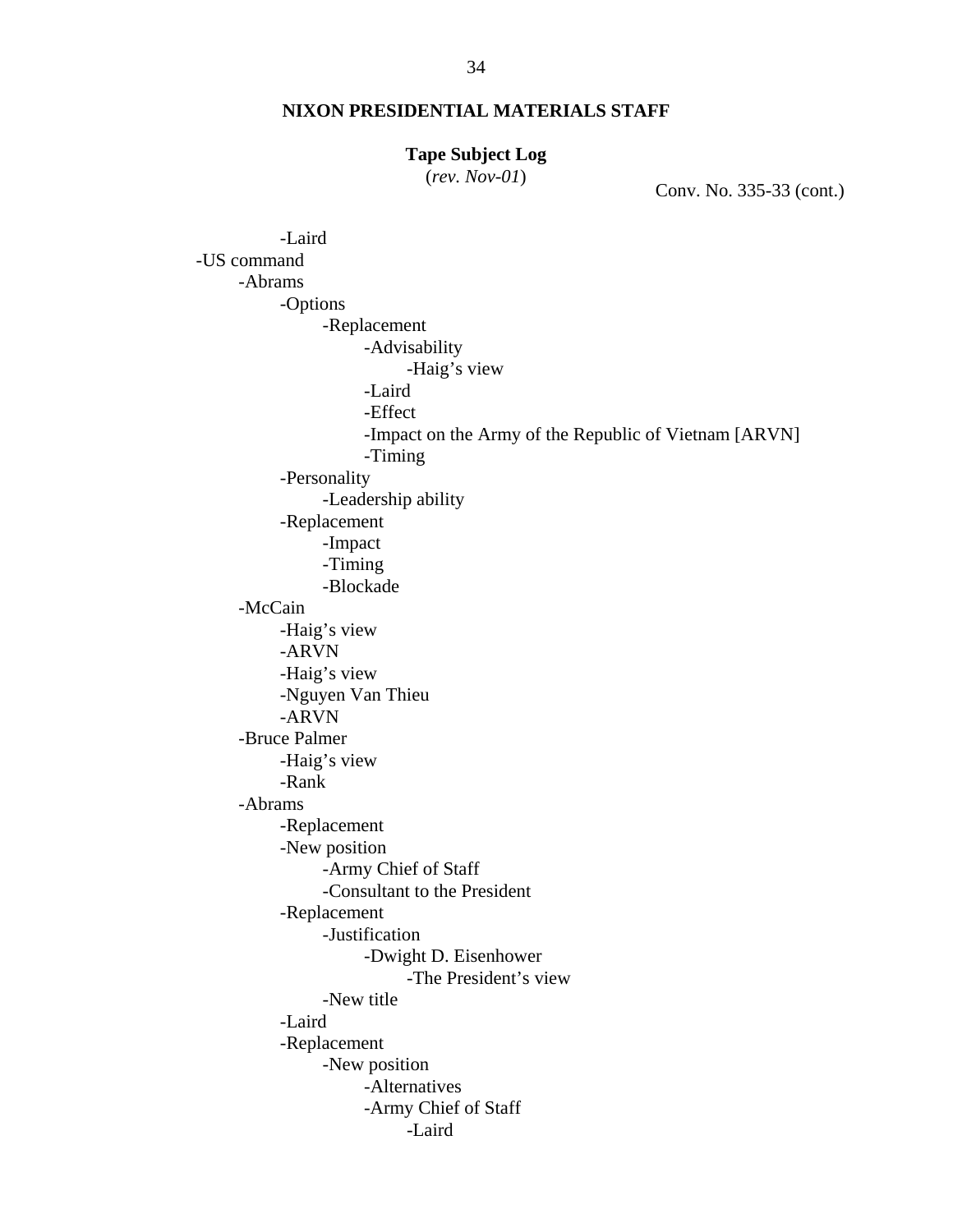# **Tape Subject Log**

(*rev. Nov-01*) Conv. No. 335-33 (cont.)

 -Ambassadorship -Spain -Family considerations -Palmer -Haig's view -McCain -Haig's view -Military operations -Air power -Hue -Coordination -The President's view -A commander in Hawaii -Palmer -Rank -Abrams -Authority -Supreme commander -Abrams -Advantages -The President's view -Palmer -A navy commander -Rank change -Abrams's staff -Replacement -The President's view -An unknown commander [Gen. John W. Vogt, Jr.] -Haig's view -Military operations -Air operations -North Vietnam tanks -Destruction -Number -B-52 operations -Ashau valley -North Vietnam offensive -Renewal -An Loc area -Bombing of North Vietnam  $-B-52s$ -Hue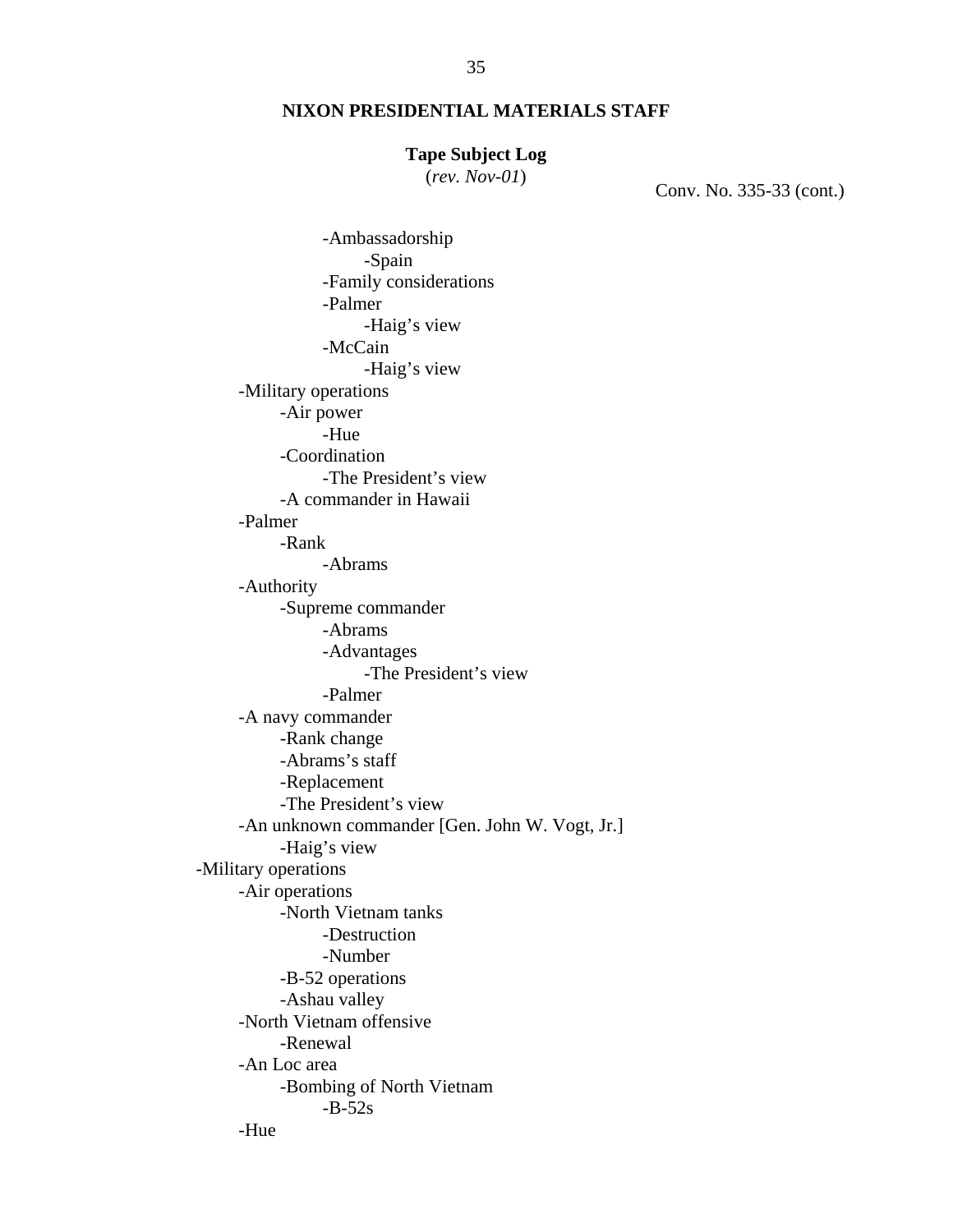# **Tape Subject Log**

(*rev. Nov-01*) Conv. No. 335-33 (cont.)

-Importance -Thieu's visit -ARVN -Gen. Nguyen Huu Tho -Operations -A general -Effectiveness -Plans -Abrams -McCain -Timing -Operations -Helicopter assaults -Marines -Artillery preparations -Duong Hoi -ARVN -Effectiveness -Blockade -Impact on South Vietnam -Mining -Impact on South Vietnam -Bombing and blockade -Kissinger -Commitment -North Vietnam -Supplies -People's Republic of China [PRC] -Amount -Haiphong -Amount -North Vietnam offensive -South Vietnam casualties -Civilians -Number -An Loc -Number -Public statement on numbers -Wording -Blockade -Timing -Effect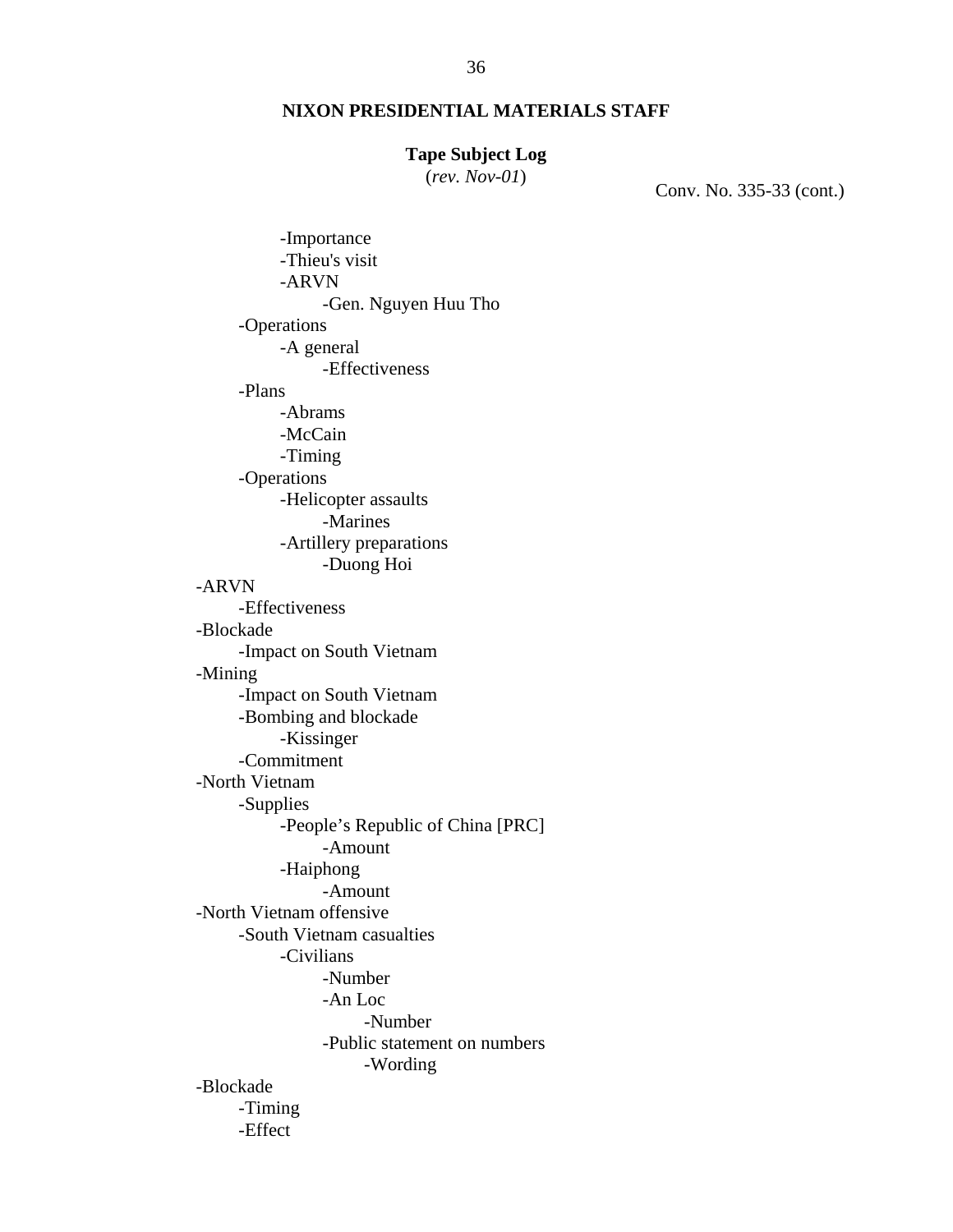# **Tape Subject Log**

(*rev. Nov-01*) Conv. No. 335-33 (cont.)

-Bombing -Warning -Negotiations -Cease-fire offer -Response -US-Soviet Union summit -Blockade -Timing -The President's view -Possible cancellation -Soviet response to blockade -Pressure on North Vietnam -North Vietnam -Capability -The President's view -Haig's view -Damage -B-52s -Offensive -Bombing -Effectiveness -Blockade -Effectiveness -Bombing -North Vietnam offensive -US response -US troops -Landing of marines -Psychological impact -ARVN -US public -Purpose -US lives -Value -Conditions -President's statement -Okinawa -Number -Impact on North Vietnam, ARVN -Possibility -Blockade -Bombing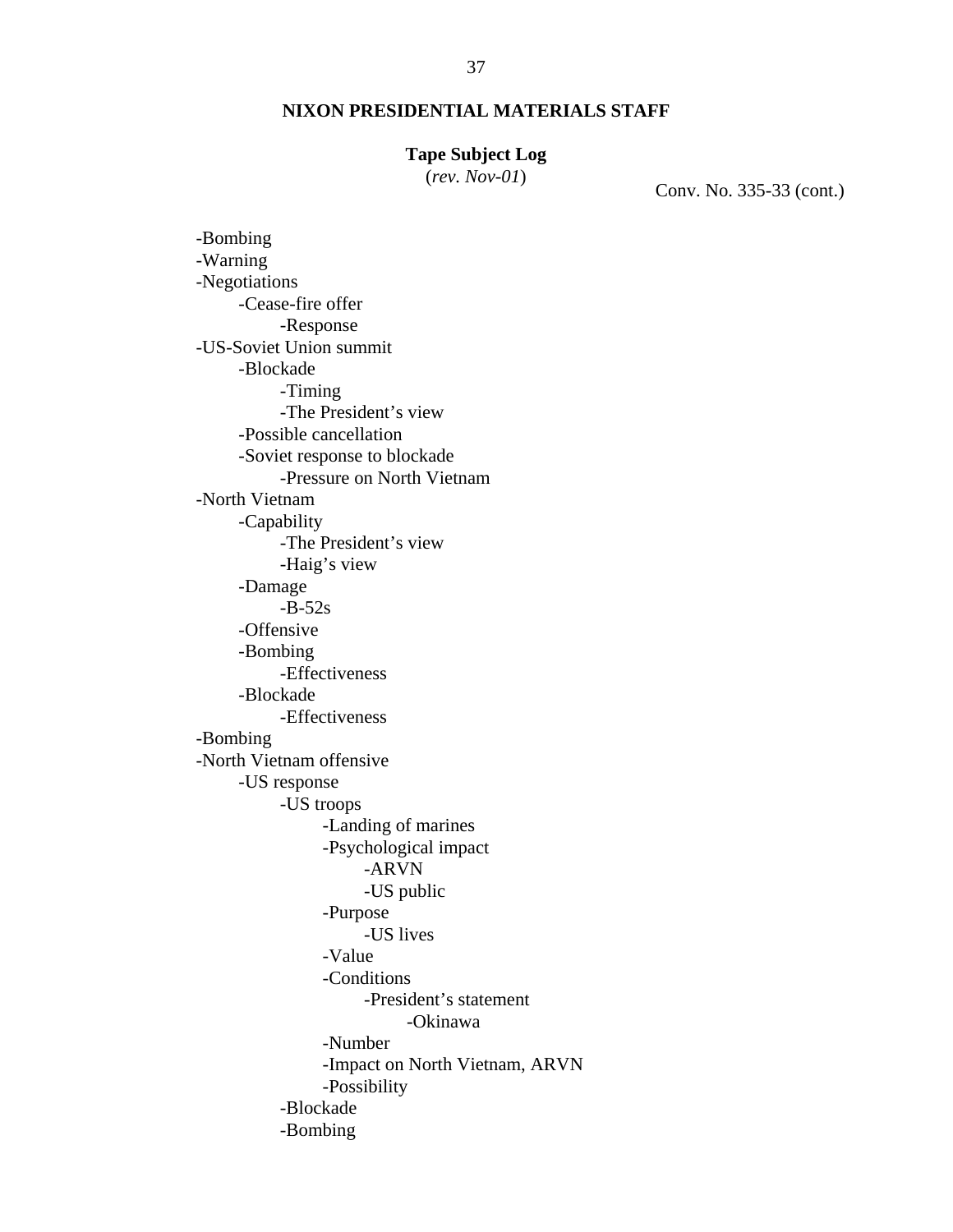#### **Tape Subject Log**

(*rev. Nov-01*) Conv. No. 335-33 (cont.)

 -Targets -Supplies -Hanoi  $-B-52s$ -Blockade -Announcement -Timing -Bombing -Timing -President's orders -US military -Moorer -Attitudes -Laird -Relations with President -Relations with Laird -Haig's instructions -Laird -North Vietnam offensive -US response -Public opinion -President's actions -President's accomplishments -Withdrawal of US troops -President's peace offers -Rejection -Conclusion of war -President's actions -North Vietnam responsibility -Negotiations -Blockade -Purpose -Prisoners of war [POWs] -Future meeting between Kissinger or Haig and POW wives -Statement to families -US offers to North Vietnam -Blockade -The President's view -Congressional support -Support from the right -Alternatives -Hawks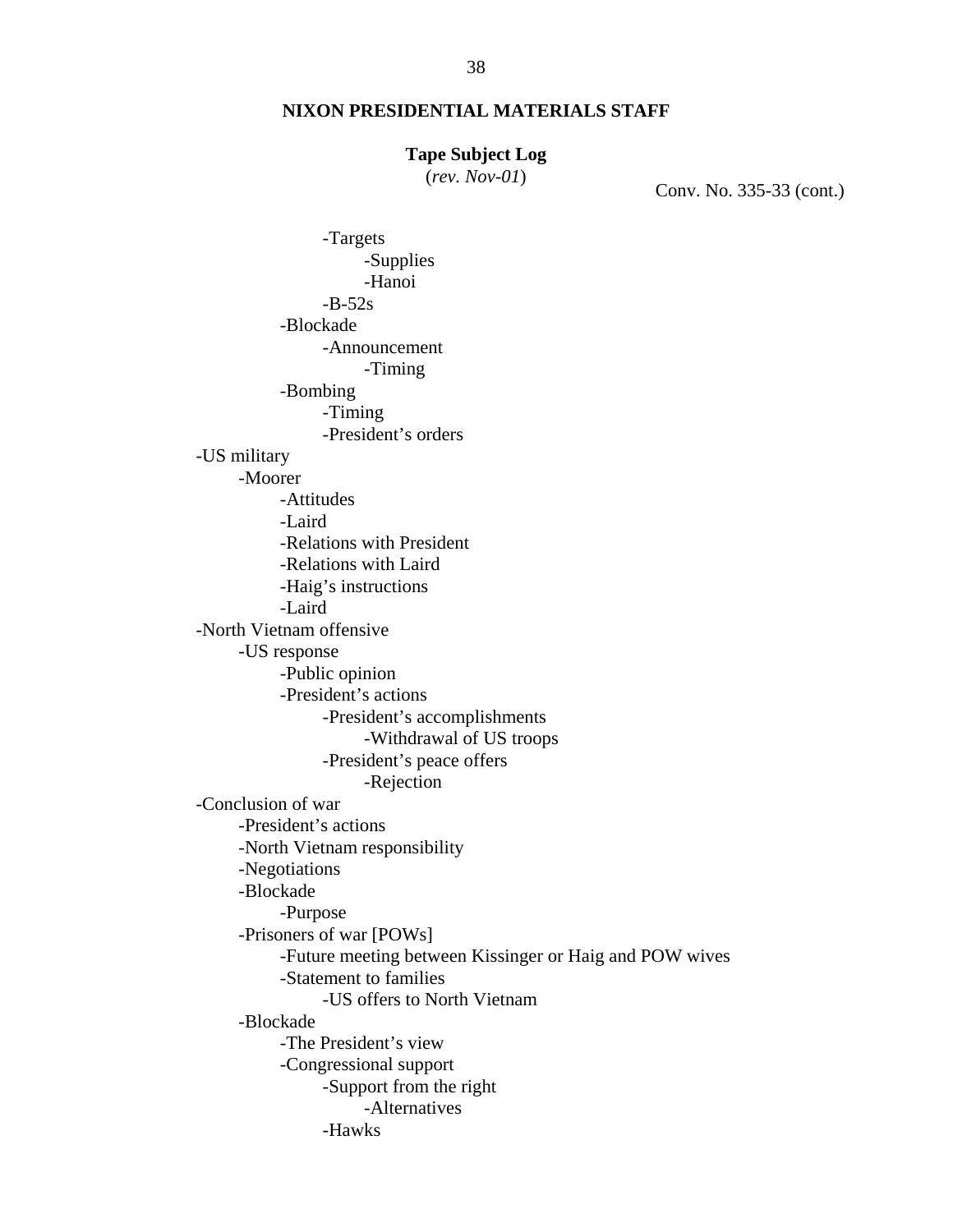# **Tape Subject Log**

(*rev. Nov-01*) Conv. No. 335-33 (cont.)

-South Vietnam -Fighting ability -Haig's view -Fall of Quang Tri -Marines -1st Division -Tanks -Artillery -Cavalry -North Vietnam -Tanks -Destruction -Number -Destruction -Size -South Vietnam -Tanks -Effectiveness -Destruction of North Vietnam tanks -Losses -Resupply -Da Nang -C-5A aircraft -Japan -Anniston, Alabama -Japan -Number -Frequency -Tank crews -Effectiveness -US support -Replacement of commanders -Thieu -Da Nang advisor -I Corps -Hue -An unknown general -Gen. Duong Van Minh -Staff -Military operations -Gunships -An Loc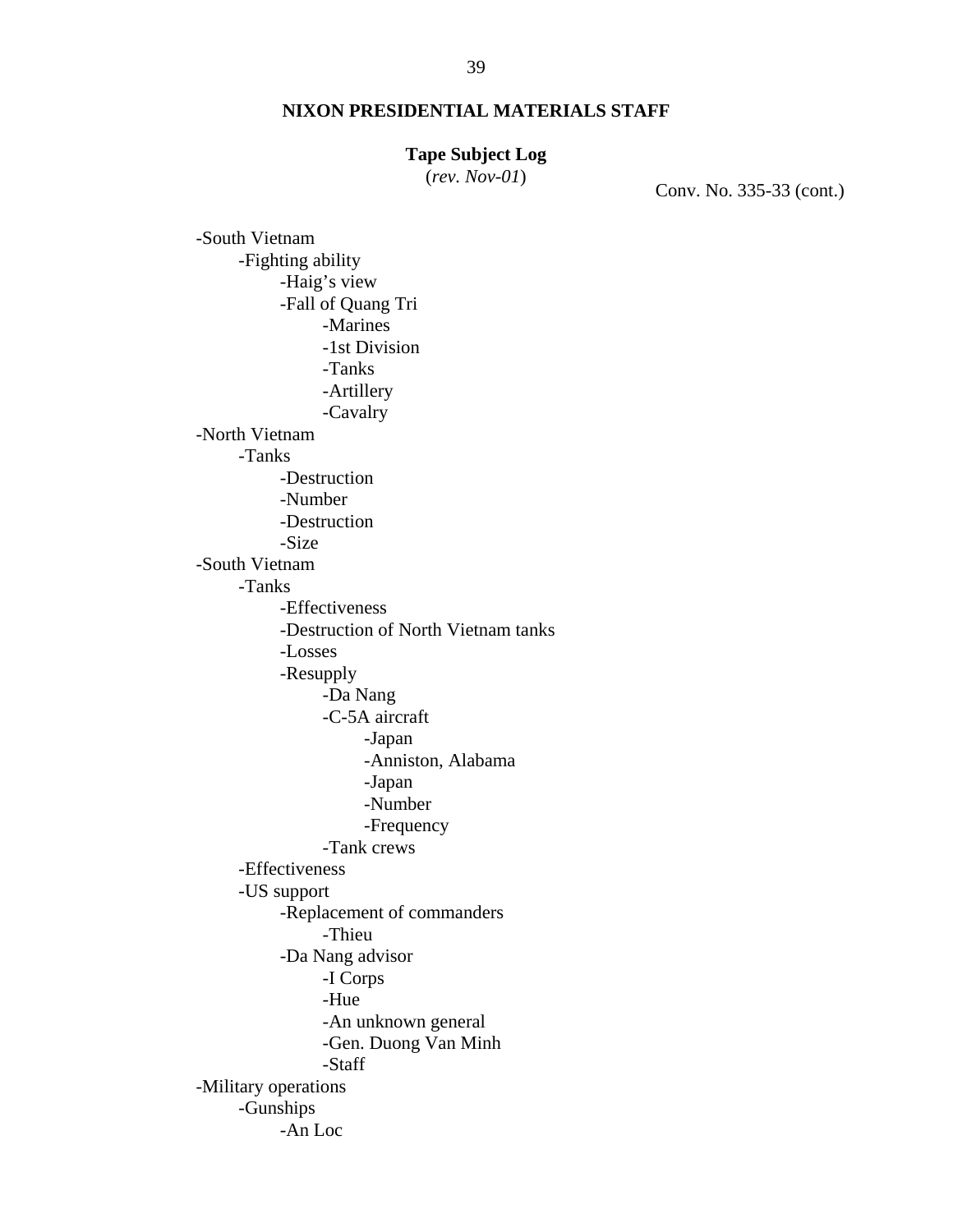# **Tape Subject Log**

(*rev. Nov-01*) Conv. No. 335-33 (cont.)

-Detection of North Vietnam vehicles -I Corps -Surface-to-air missiles [SAMs] -Hue -Quang Tri -Gunships -Ground troops -Inchon landing -Hanoi -POWs -Subterfuge -Blockade -Implementation -Son Tay raid -POWs -Hanoi -Location -Blockade -Implementation -Marines -POWs -Subterfuge -North Vietnam -Media blitz -Richard M. Helms -Marines -Use -POWs -Effect -Son Tay raid -Local forces -Timing -Bombing -POWs -Publicity -Possible protests -Location of POWs -Hanoi -Propaganda -Helms -The President's view -North Vietnam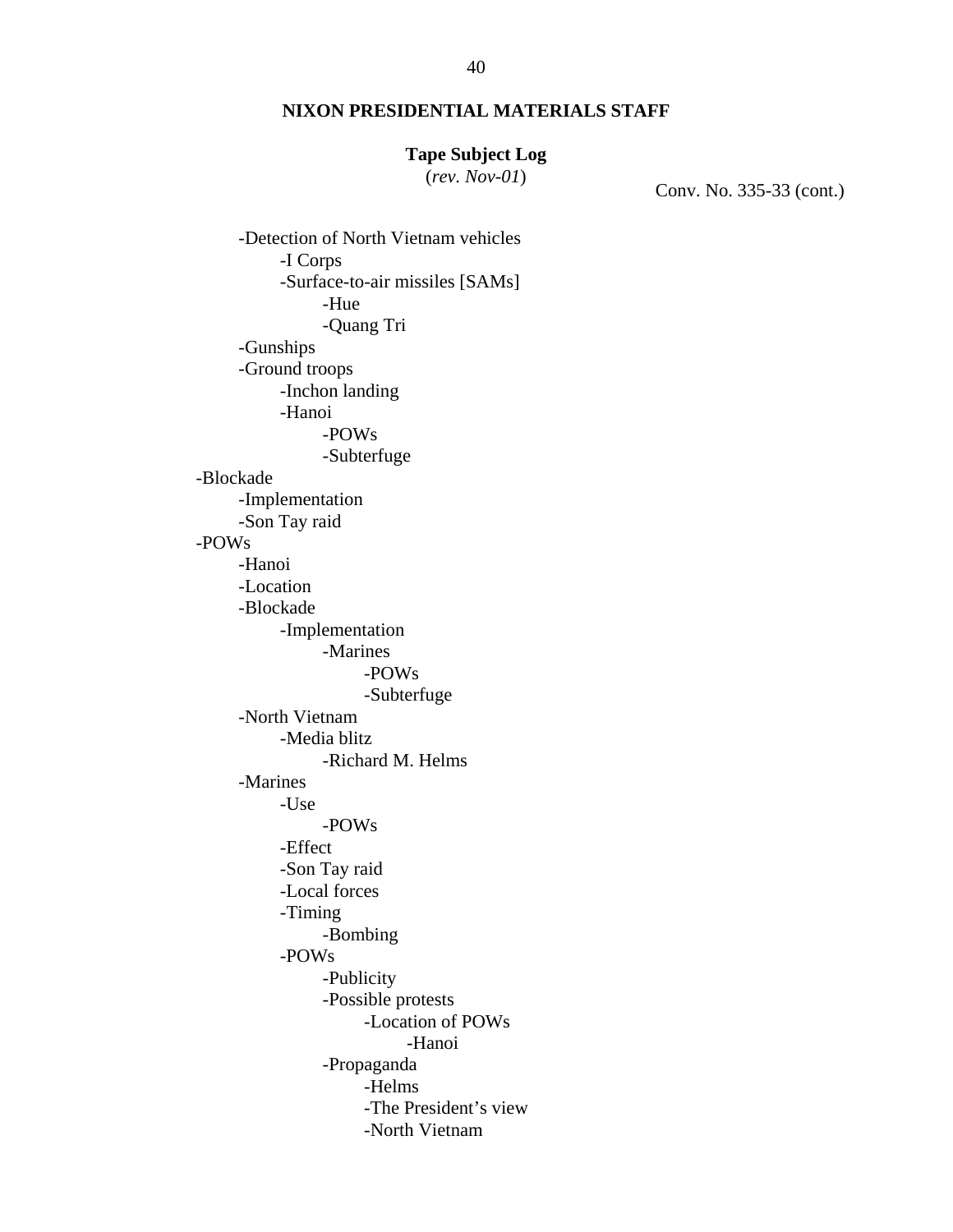# **Tape Subject Log**

(*rev. Nov-01*) Conv. No. 335-33 (cont.)

 -Paris -Negotiations -Status -Blockade -Implementation -Timing -Soviet reaction -Berlin -Cuba -The President's view -Thieu [?] -Kissinger -Dobrynin

The President talked with an unknown person at an unknown time between 2:10 and 3:15 pm.

[Conversation No. 335-33A]

Kissinger -Location

[End of telephone conversation]

## Vietnam

-Blockade -Mines -Implement -McCain -Background -Adm. Arthur W. Radford -The President's view -Abrams -Commander-in-Chief, Pacific [CINCPAC]  $-B-52s$ -Strategic Air Command [SAC] -Gen. John W. Vogt, Jr. -Abrams -Aircraft carriers -CINCPAC -Abrams -Palmer -Timing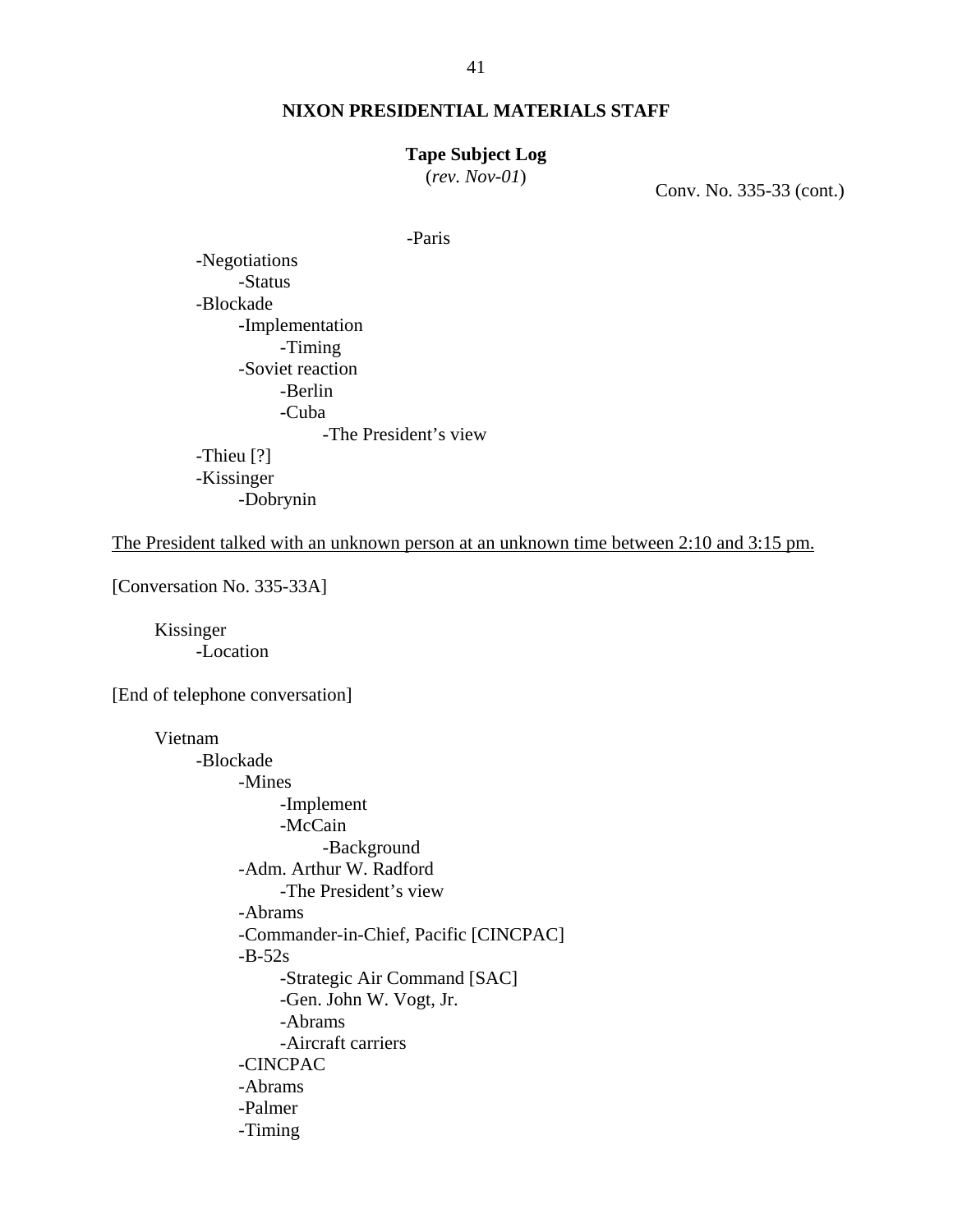# **Tape Subject Log**

(*rev. Nov-01*) Conv. No. 335-33 (cont.)

-Abrams -Palmer -Southeast Asia area -A study -Laos, Cambodia, South Vietnam, North Vietnam -Consolidation -Saigon -New structure -Abrams -Palmer -Assistants -A Navy commander -Vogt -Effectiveness -Supreme allied command for Southeast Asia -Abrams -Replacement -Timing -Ambassadorship to Spain

# German treaties

-Kissinger

# Soviets

-Meeting with Dobrynin -Length

#### Vietnam

-North Vietnam offensive -US response -US command -Kissinger -Palmer -Assistant -Shake-up -The President's view -Extent of command -President's orders -Haig's view -Plans -Laird -Political problems